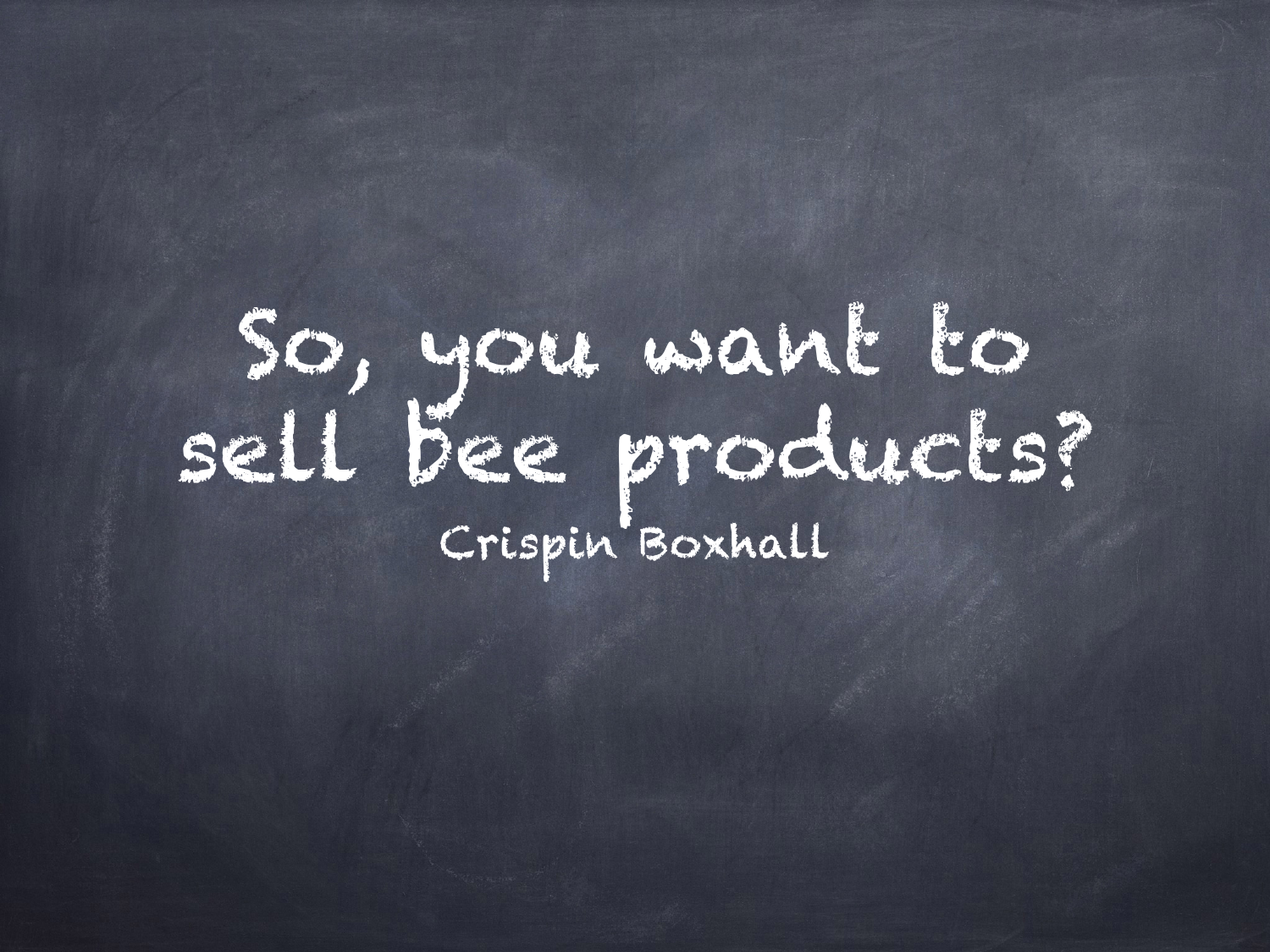# Bee products covered in this talk:

- Honey (and comb) business vs home production, preparation for sale, labelling, packaging, premises, cleansing, recalls
- Wax (and honey) in cosmetics etc.

I will not cover:

- Propollis
- Royal Jelly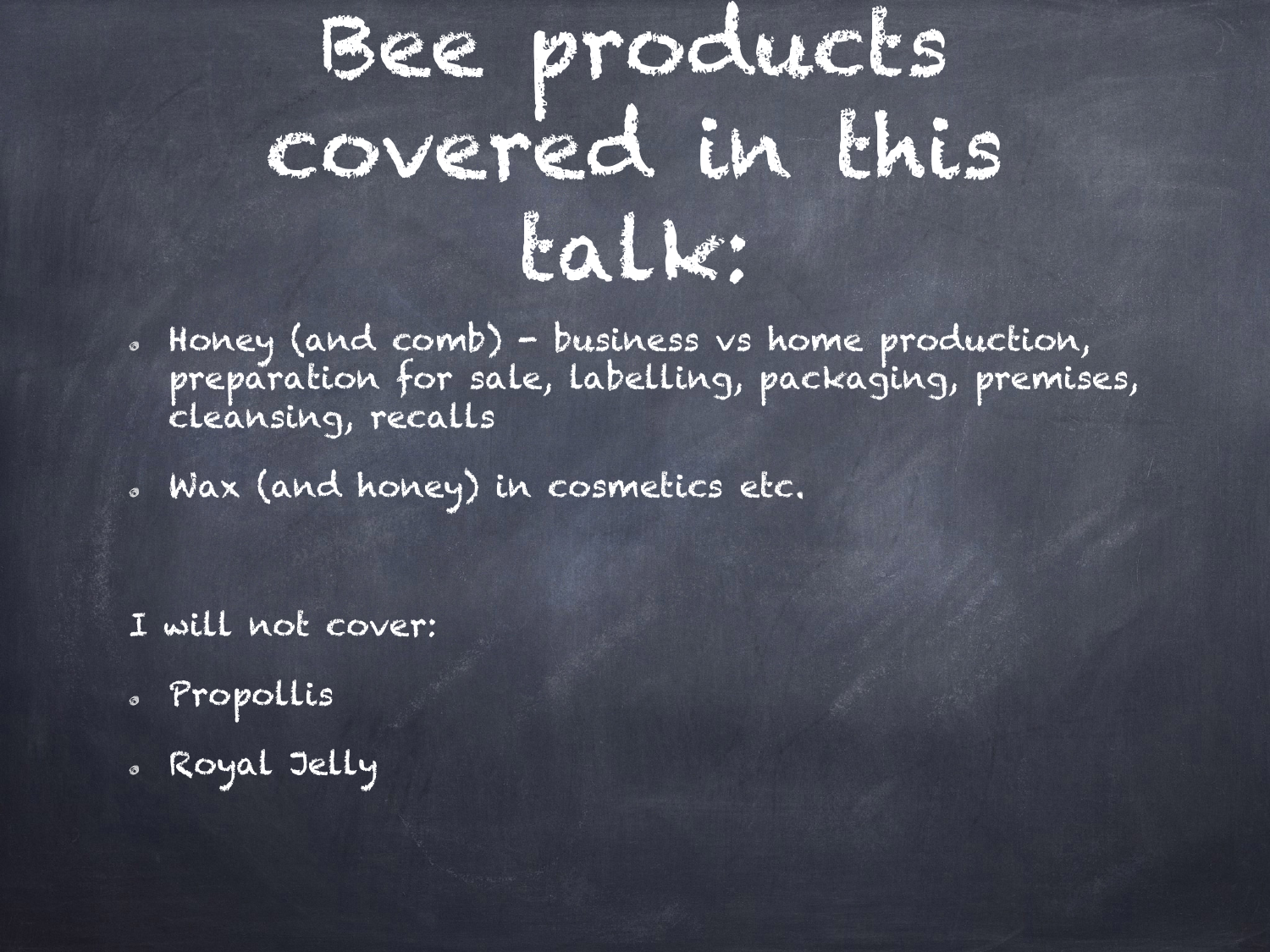# Honey Production for Sale

I'll be as brief as I can……!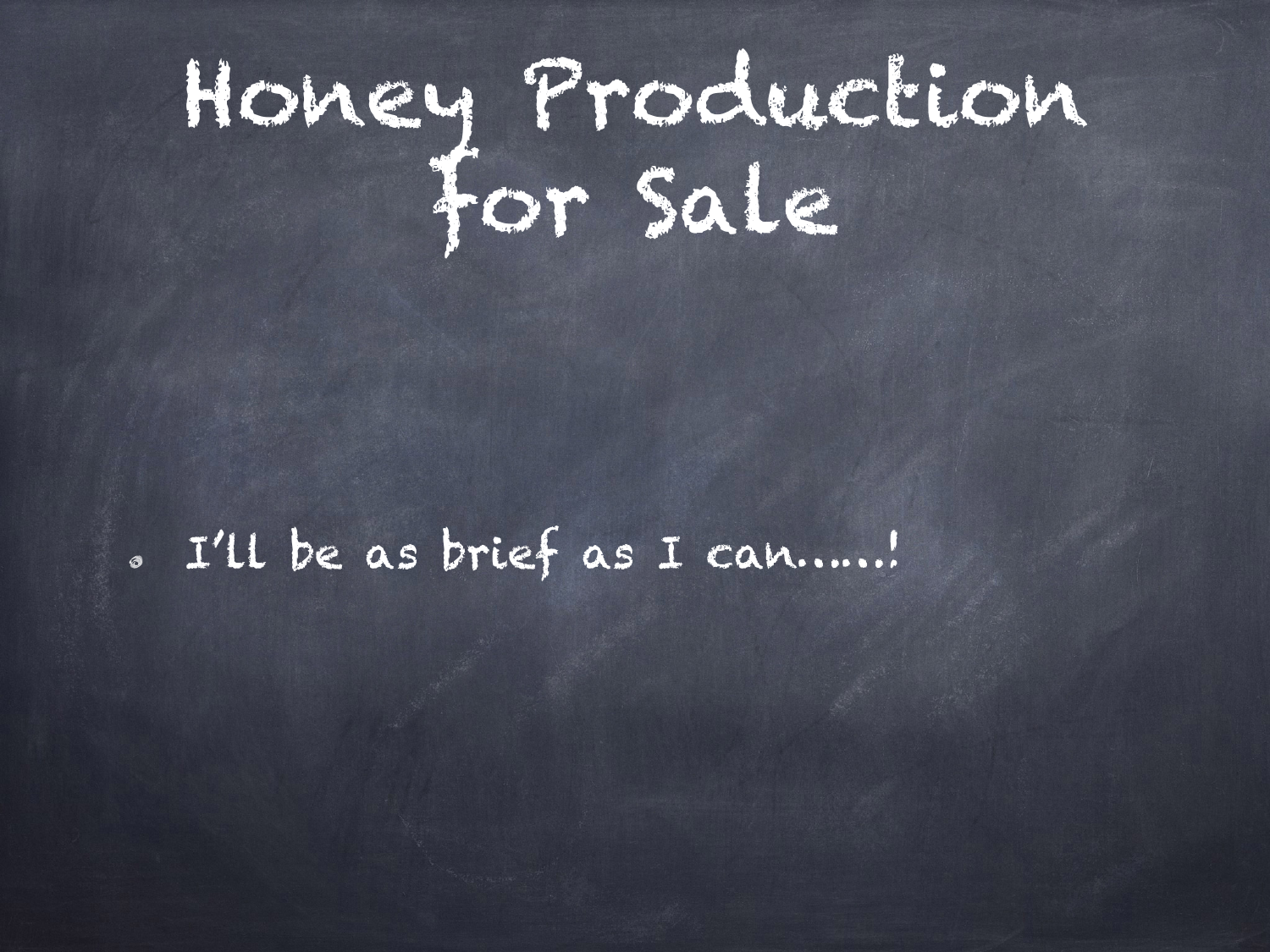References

Food Standards Australia New Zealand (FSANZ)

- Chapter 1 Standards that apply to ALL foods
	- Labelling New ACCC labelling Code 1 July 2018
- Chapter 2 Individual food standards (2.8.2 Honey)
- Chapter 3 Food safety standards
- Chapter 4 Primary Production Standards (Honey is not included)
- Home Based Food Business
- Recall Clause 12 of Standard 3.2.2 Food Safety Practices and General Requirements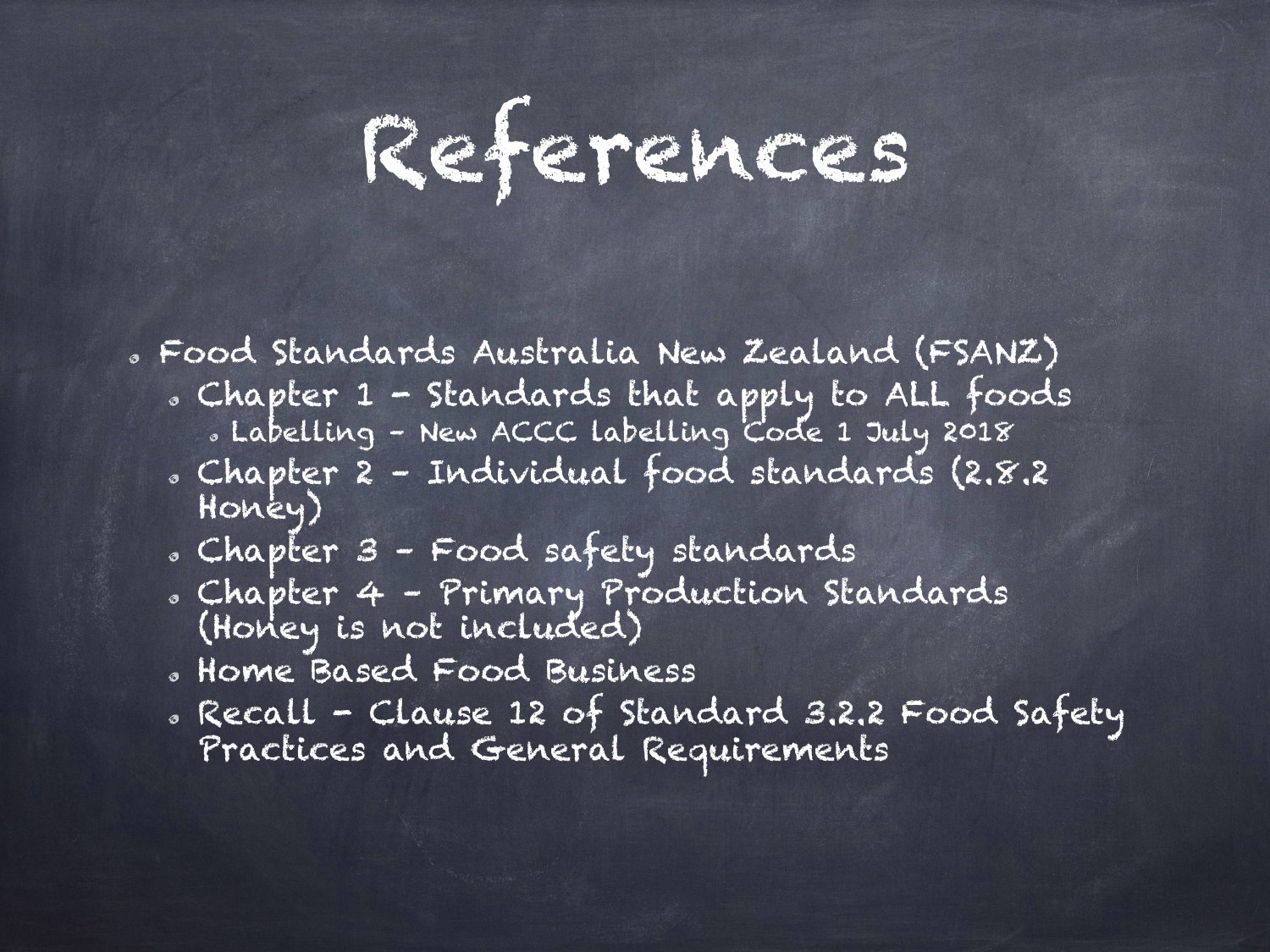#### Food Standards Australia New Zealand (FSANZ)

Standard 1.2.1 Requirements to have labels or otherwise provide information

Applies to:

- a retail sale of a food; and
- a sale of a food that is not a retail sale, if the honey is sold as suitable for retail sale without any further processing, packaging or labelling.

"Country of Origin" requirement will be removed from this Standard with effect 1 July 2018. But is to be incorporated into a new Standard 1.2.11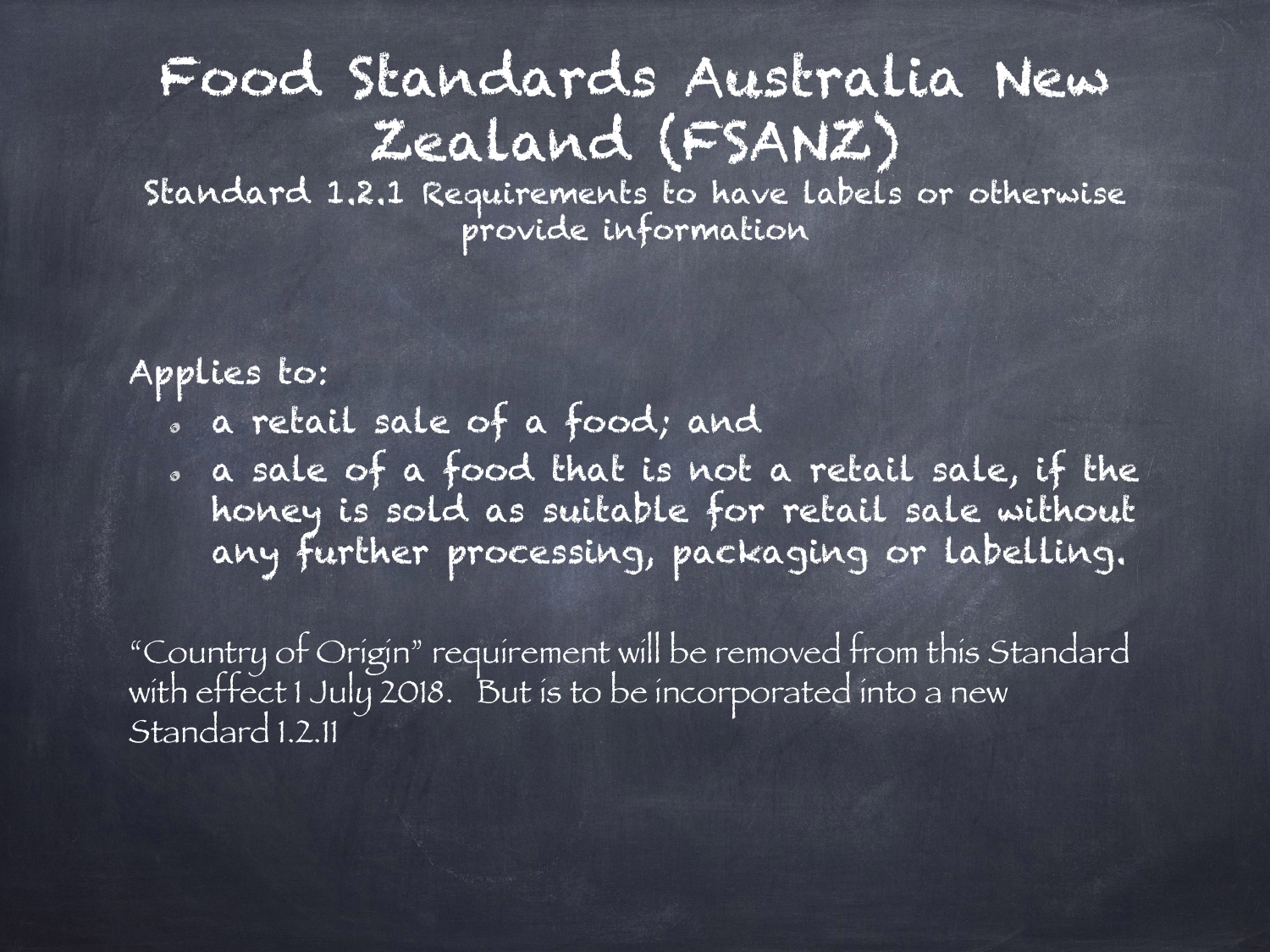# But what do we mean by "Sale"?

- (a) barter, offer or attempt to sell; or
- (b) receive for sale; or
- (c) have in possession for sale; or
- (d) display for sale; or
- (e) cause or permit to be sold or offered for sale; or
- (f) send, forward or deliver for sale; or
- (g) dispose of by any method for valuable consideration; or
- (h) dispose of to an agent for sale on consignment; or
- (i) provide under a contract of service; or

(j) supply food as a meal or part of a meal to an employee, in accordance with a term<br>of an award governing the employment of the employee or a term of the employee's contract of service, for consumption by the employee at the employee's place of work;

- (k) dispose of by way of raffle, lottery or other game of chance; or
- (l) offer as a prize or reward; or
- (m) give away for the purpose of advertisement or in furtherance of trade or business; or

(n) supply food under a contract (whether or not the contract is made with the consumer of the food), together with accommodation, service or entertainment, in consideration of an inclusive charge for the food supplied and the accommodation, service or entertainment; or

(o) supply food (whether or not for consideration) in the course of providing services to<br>patients or inmates in public institutions, where 'public institution' means 'public institution' as defined in the Act, if it is so defined; or

(p) sell for the purpose of resale.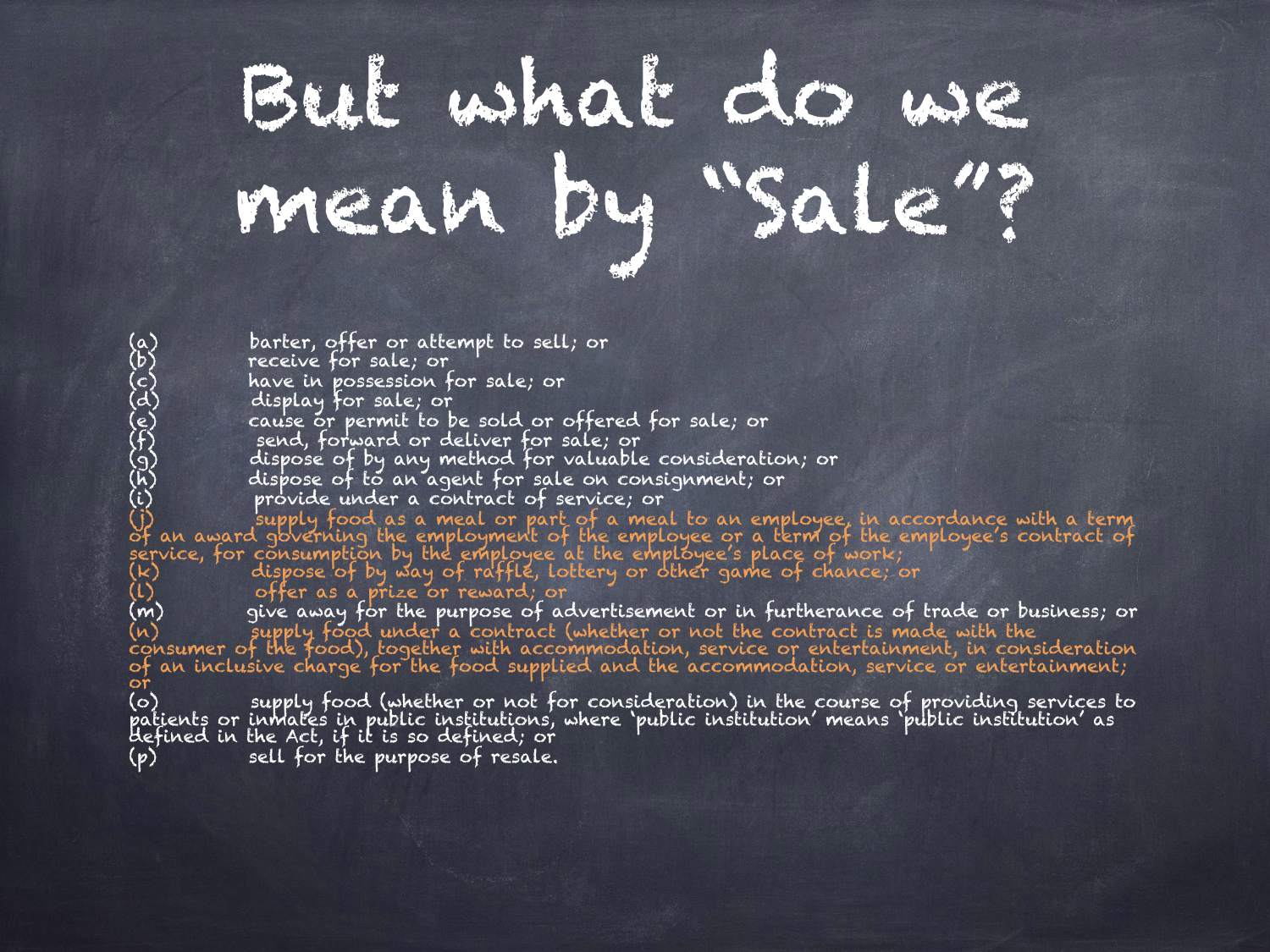#### When the honey for sale must bear a label

1.If the honey for sale is in a package, it is required<br>to bear a label with the stipulated information, unless it:

- is made and packaged on the premises from which it is sold; or
- is packaged in the presence of the purchaser; or
- is delivered packaged, and ready for consumption, at the express order of the purchaser (other than when the food is sold from a vending machine); or
- is sold at a fund raising event; or
- is displayed in an assisted service display cabinet.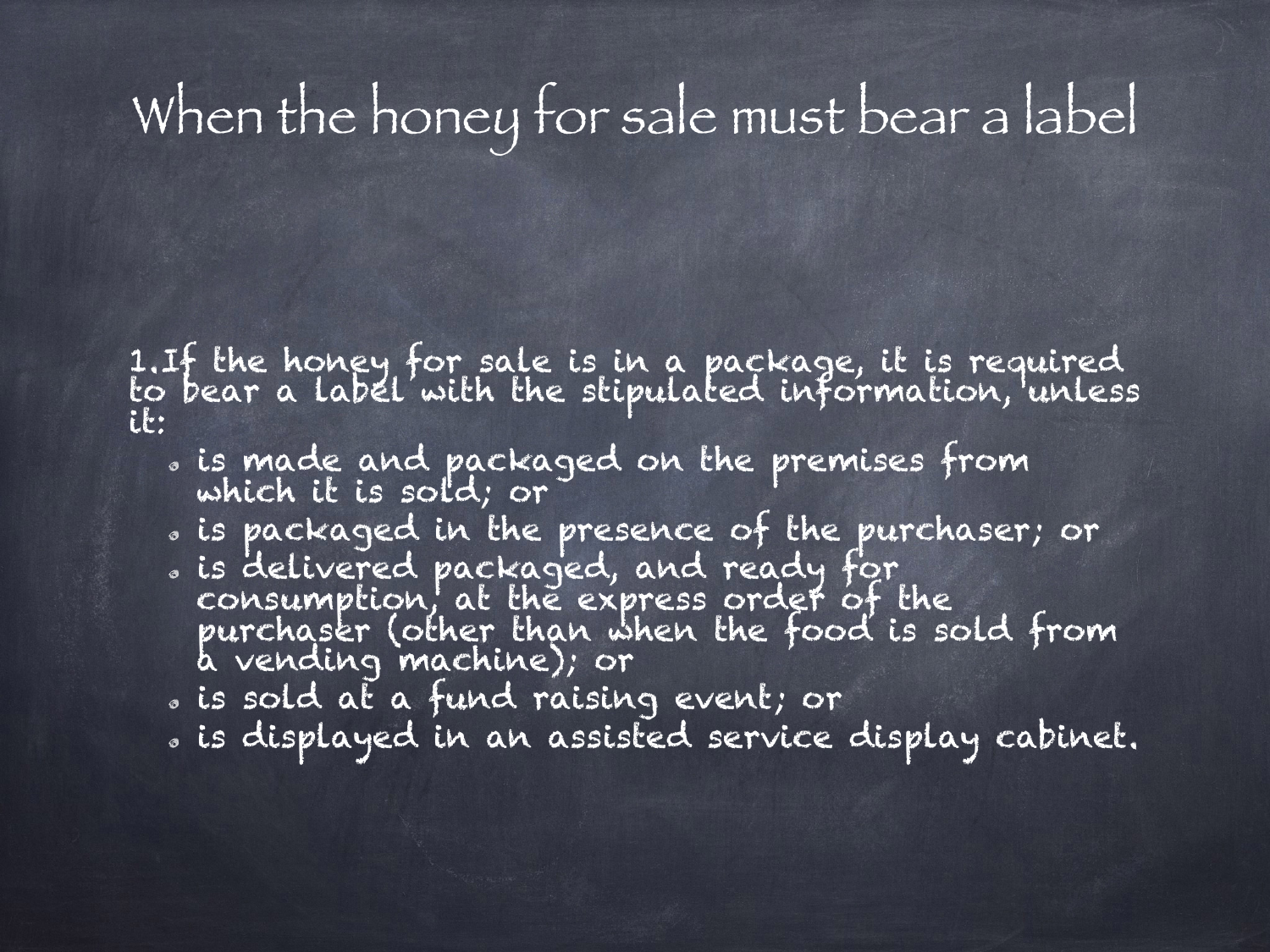#### When the honey for sale must bear a label

2. If the honey for sale has more than one layer of packaging<br>and subsection (1) requires it to bear a label, only one label is<br>required in relation to the honey for sale. (For example a jar of honey wrapped in presentation cellophane).

3. If the honey for sale is sold in packaging that includes<br>individual packages for servings that are intended to be used separately (*individual portion packs*), but which:

(a) are not designed for individual sale; and

(b) have a surface area of 30 ccm2 or greater;

then the individual portion pack is also required to bear a label,<br>with the information referred to in subsection 1.2.1–8(3). (For<br>example, selection of honeys in a box, or a hamper of goodies).

4. If the honey for sale is not in a package, it is not required to bear a label.

5. Honey sold to caterers does require labelling.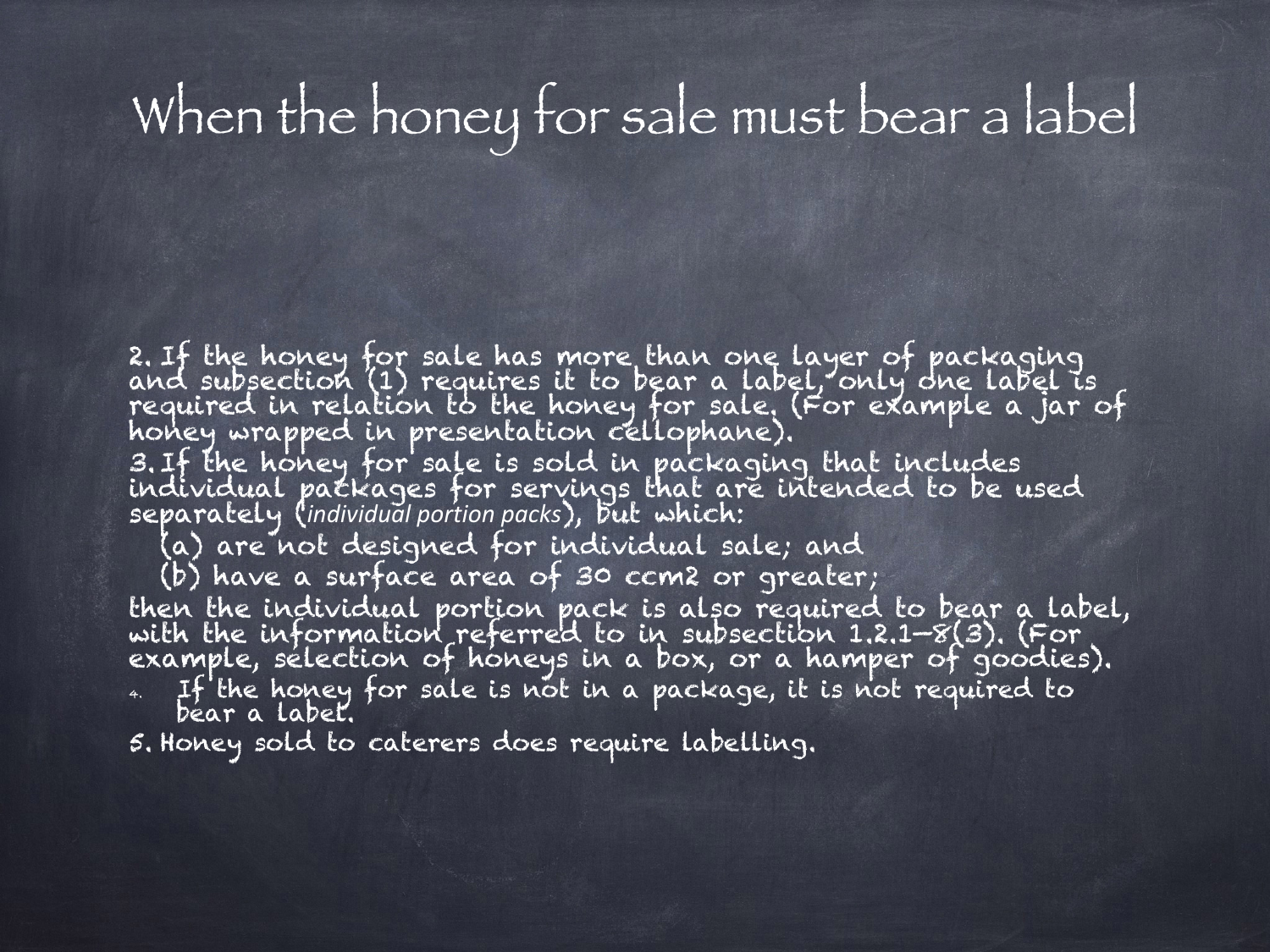## Food Standards Australia New Zealand (FSANZ)

A nutrition information panel is **not** required for:

a standardised alcoholic beverage; (Mead)

a herb, a spice or a herbal infusion;

vinegar or imitation vinegar;

iodised salt, reduced sodium salt mixture, salt or salt substitute;

tea or coffee, or instant tea or instant coffee;

a substance that is approved for use as a food additive;

a substance that is approved for use as a processing aid;

a food that is sold to be used as a processing aid;

fruit, vegetables, meat, poultry, and fish that comprise a single ingredient or category of ingredients;

gelatine;

water (including mineral water or spring water) or ice;

prepared filled rolls, sandwiches, bagels and similar products;

jam setting compound;

a kit which is intended to be used to produce a standardised alcoholic beverage;

a beverage containing no less than 0.5% alcohol by volume that is not a standardised alcoholic beverage;

kava; or

a food in a small package, other than food for infants.

#### HONEY NEEDS A NUTRITIONAL INFORMATION PANEL (NIP)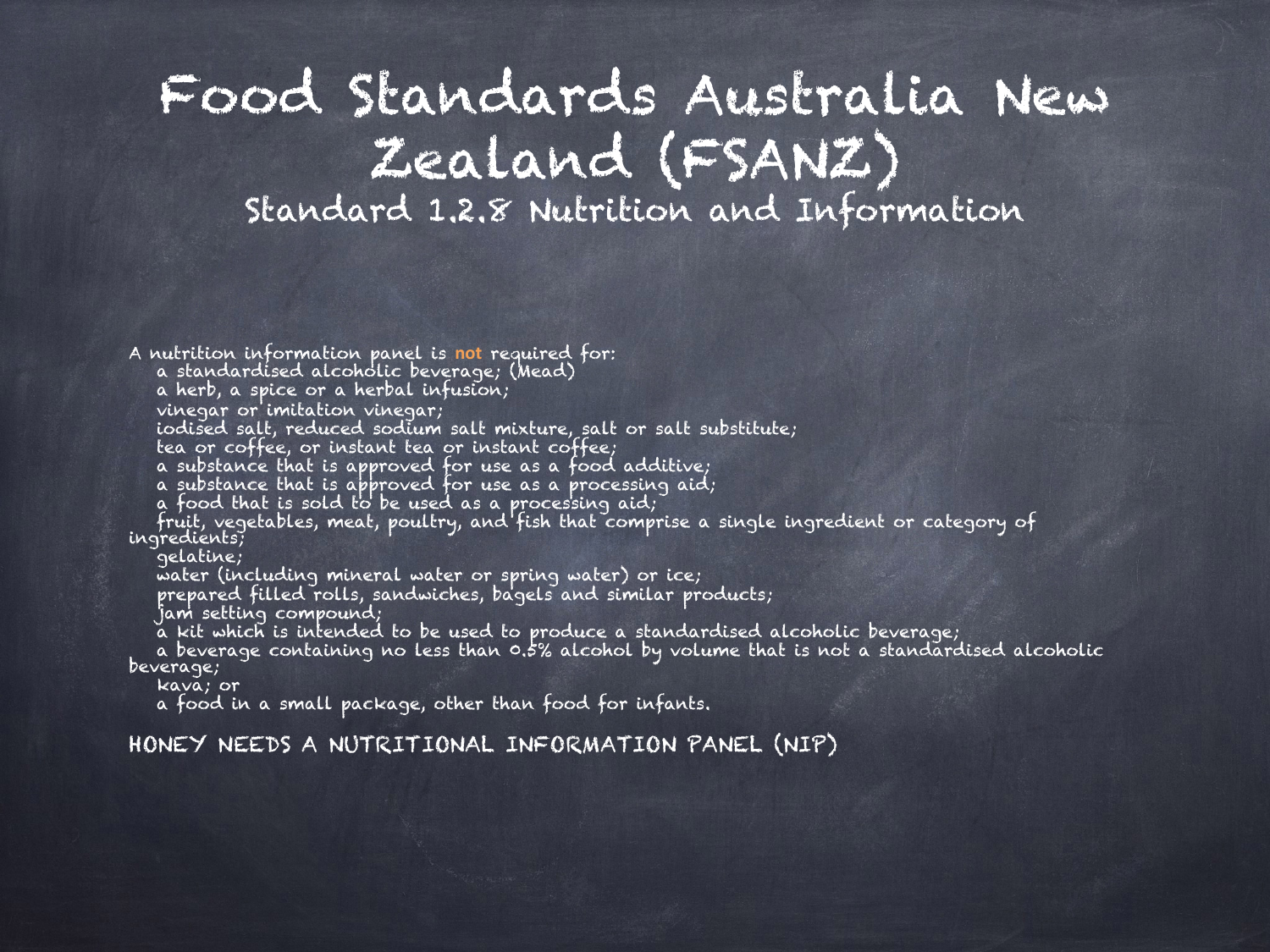#### But where can I get this information?

Never fear. The work has already been done.

Contact Noel at Quality Beekeeping Supplies

and look for the sheets of 48 nutritional labels (\$3.50 per sheet).

www.qualitybeekeepingsupplies.com.a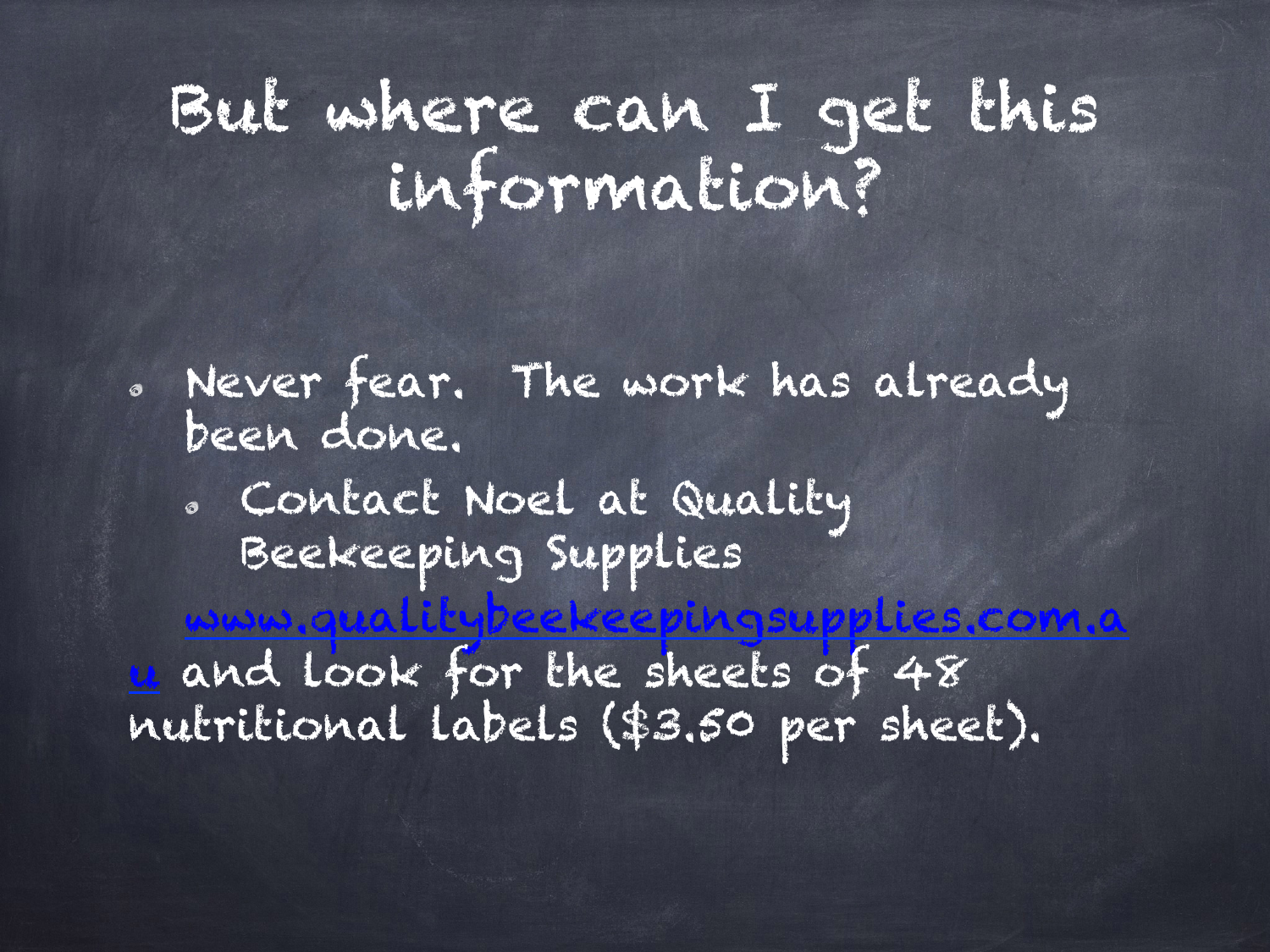#### Food Standards Australia New Zealand (FSANZ) Standard 2.8.2 - Honey

Definition:

In this Code *honey* means the naturally sweet substance produced by honey bees from the nectar of blossoms or from secretions of living parts of plants or excretions of plant sucking insects on the living parts of plants, which honey bees collect, transform and combine with specific substances of their own, store and leave in the honey comb to ripen and mature.

Requirements:

A food that is sold as honey must:

be honey, and

#### contain:

i) no less than 60% reducing sugars; and

ii) no more than 21% moisture.

Honey is a prescribed name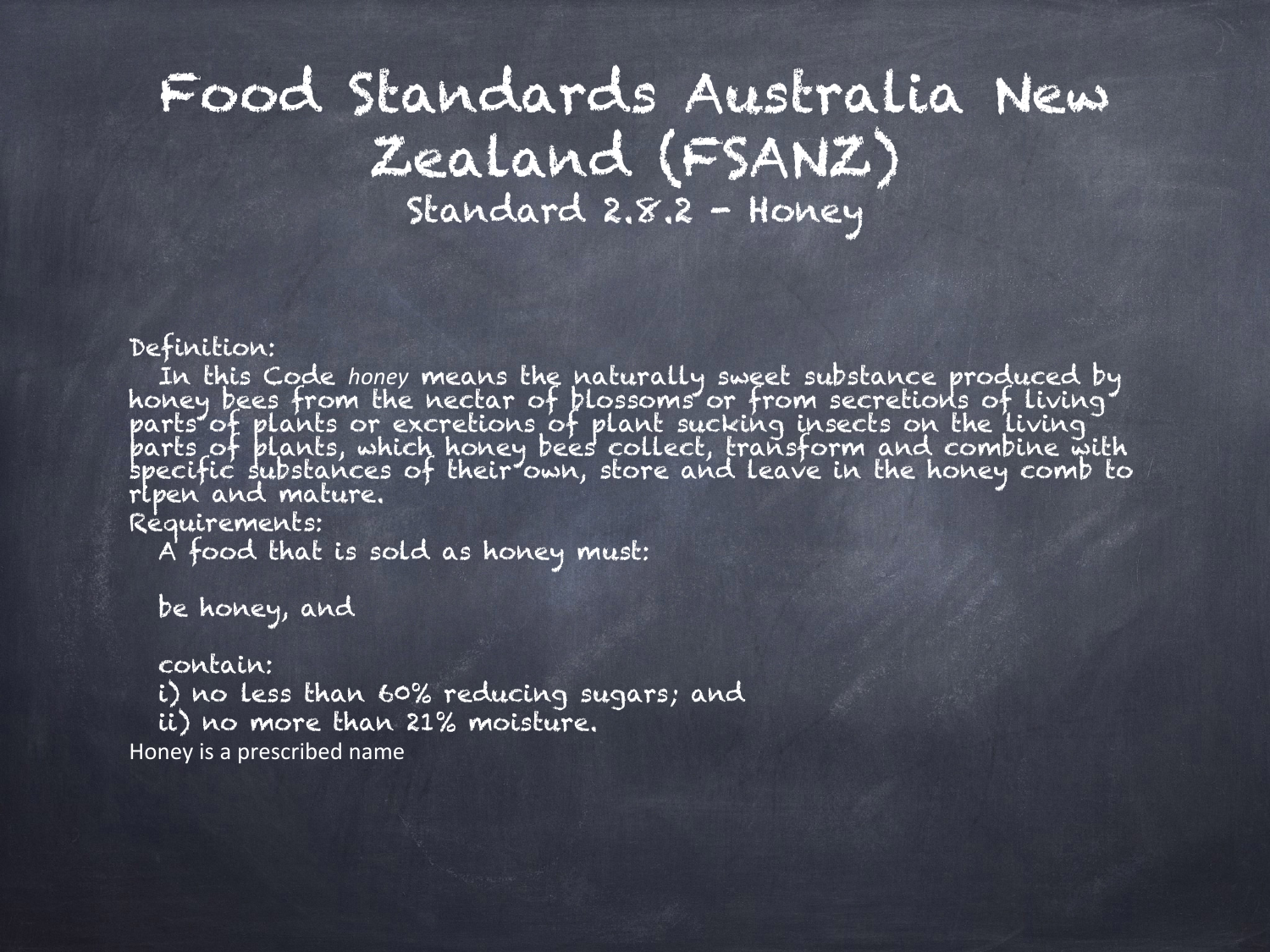#### Food Standards Australia New Zealand (FSANZ) Standard 3.1.1

- Food premises means any premises including land, vehicles,  $\bullet$ parts of structures, tents, stalls and other temporary structures, boats, pontoons and any other place declared by the relevant authority to be premises under the Food Act kept or used for the handling of honey for sale, regardless of whether those premises are owned by the proprietor, including premises used principally as a private dwelling, but does not mean food vending machines or vehicles used only to transport food (refrigerated truck).
- Handling of food includes the making, manufacturing,  $\bullet$ producing, collecting, extracting, processing, storing, transporting, delivering, preparing, treating, preserving, packing, cooking, thawing, serving or displaying of food.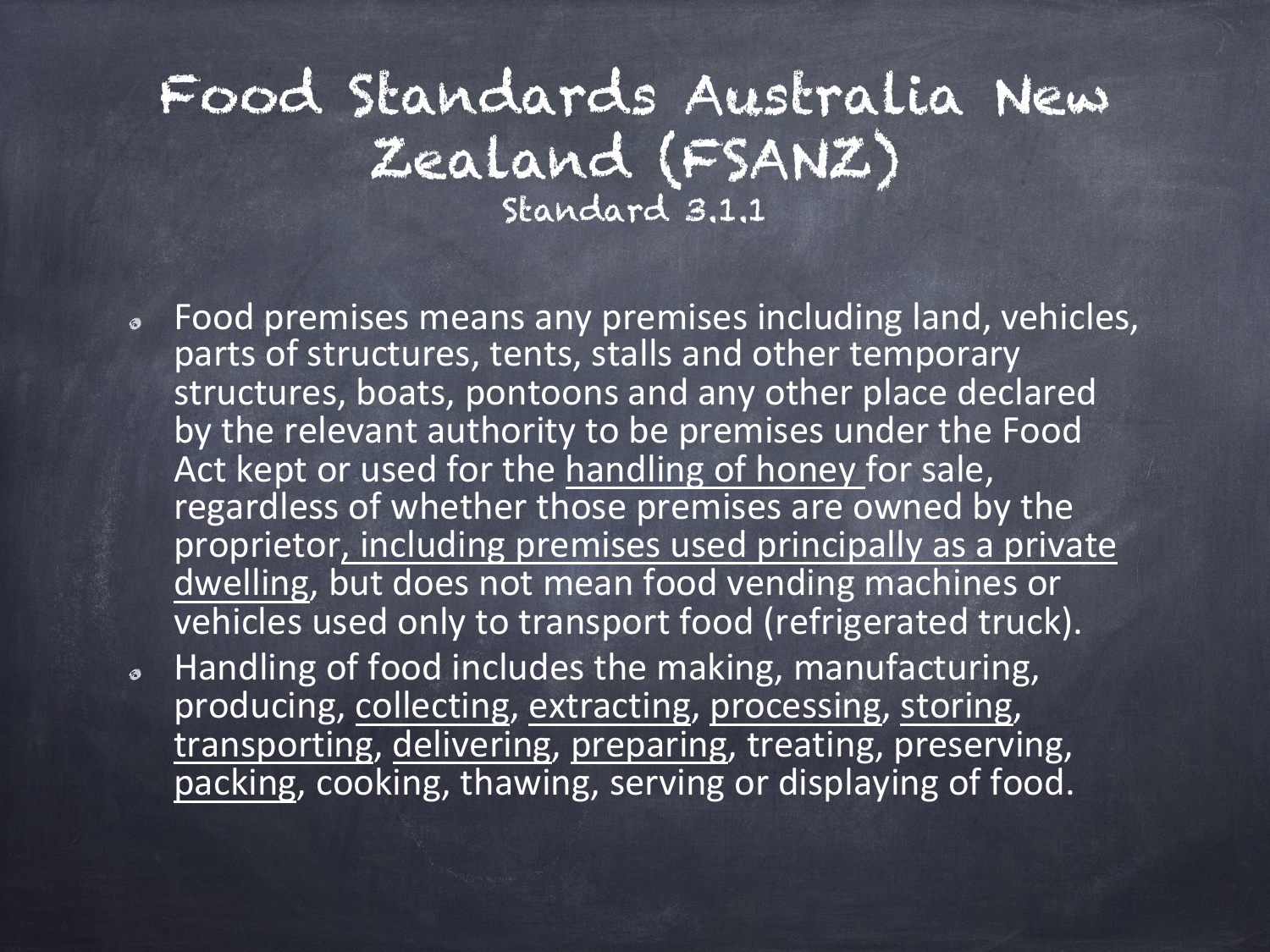## Home-based honey business

If you're a home-based honey business, you need to meet the same honey safety requirements as other food businesses—regardless of the size of your business or how often you sell honey.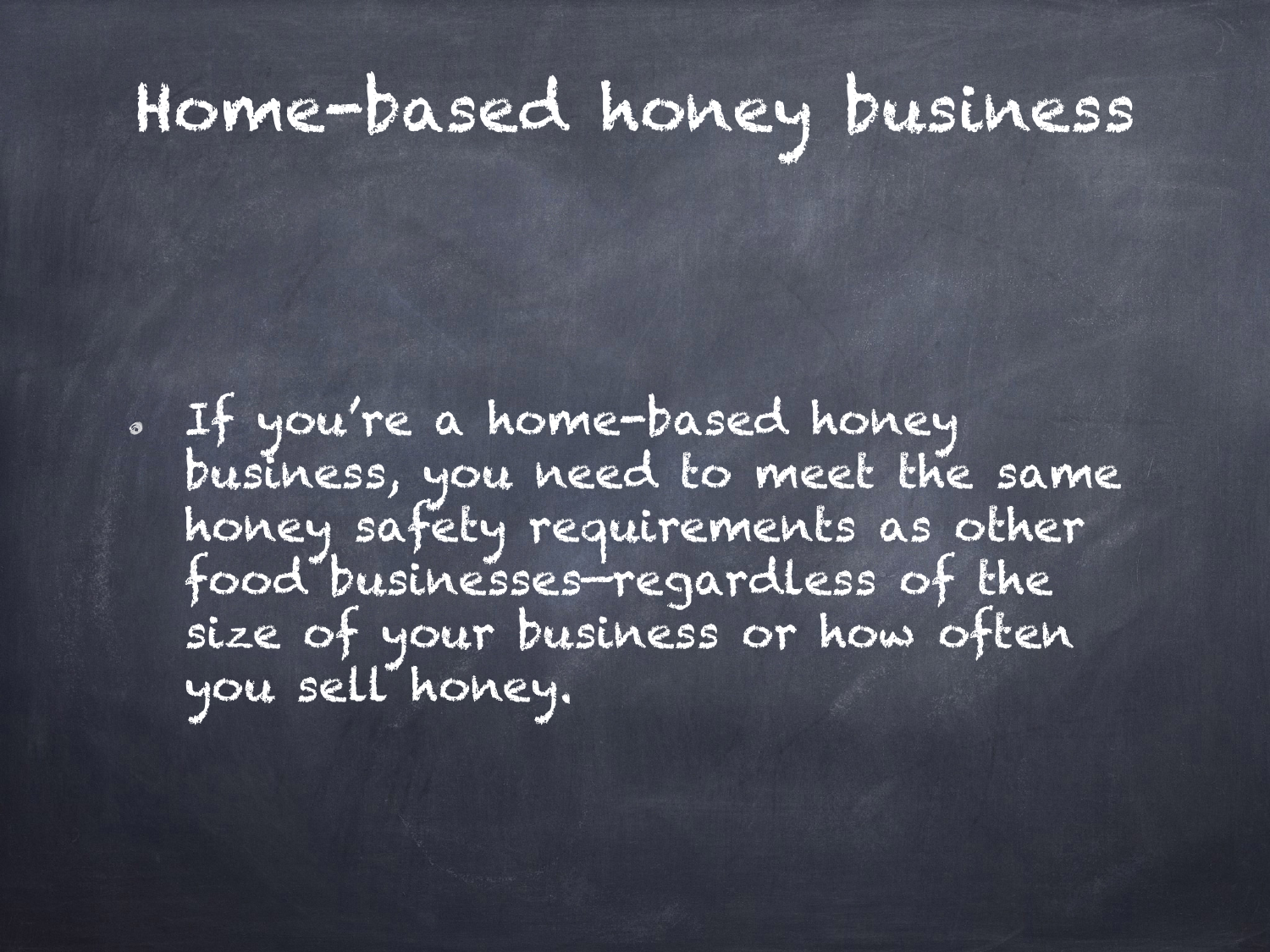#### Am I a home-based honey business?

Home-based honey businesses use their home (or someone else's) to handle honey for sale. This includes preparing honey for local markets or school canteens, catering for events, B&Bs, farm-stay or childcare businesses and online honey sales from home.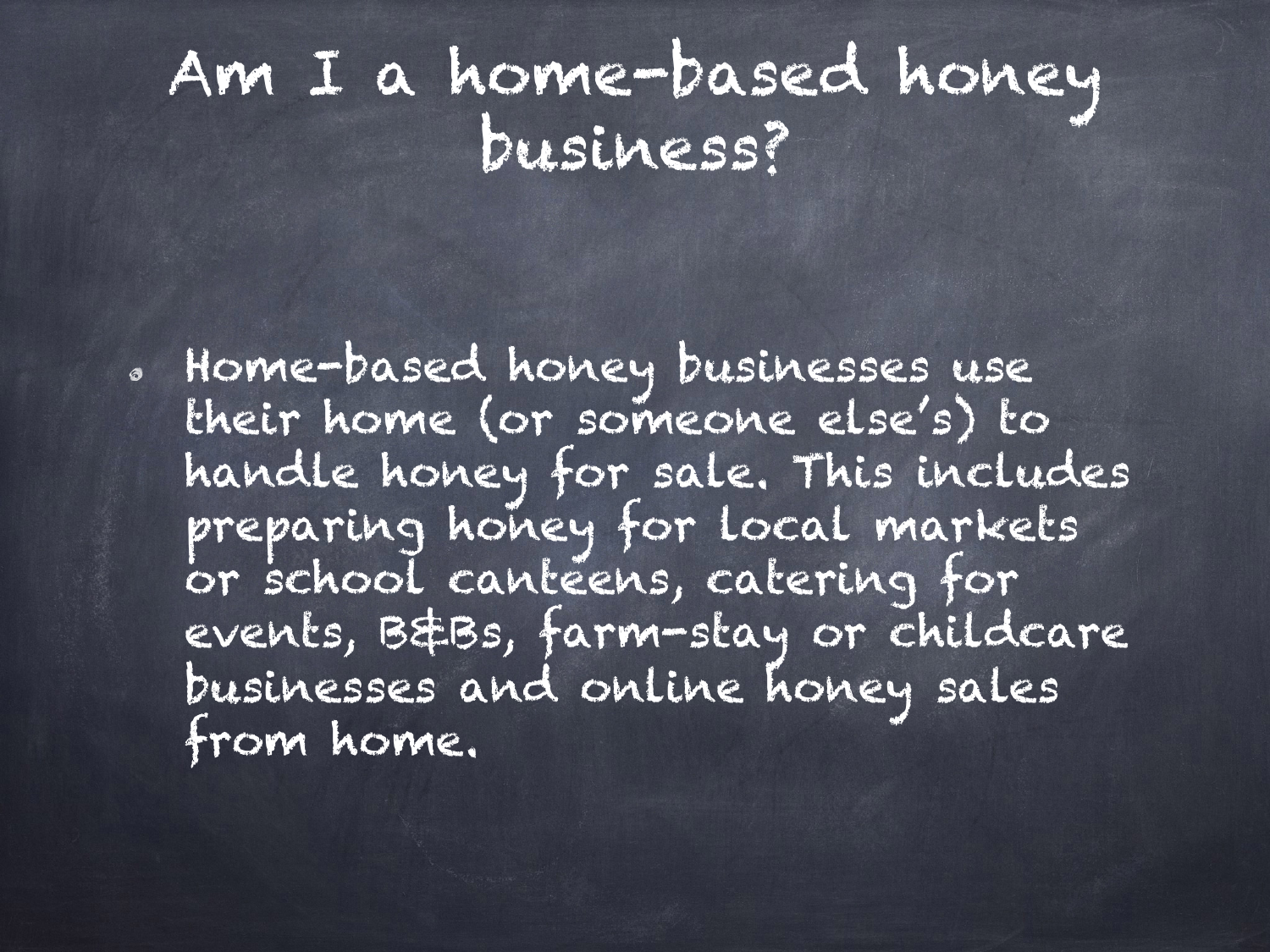#### Starting or changing a honey business

- If you're starting a new honey business or changing the business name, location or activities of your current honey business you must tell your food enforcement agency (normally your local council).
- A list of food enforcement agencies is available at www.foodstandards.gov.au/enforcement.
- Food safety skills & knowledge
- everyone in your business who handles food must know how to keep it safe to eat
- you or someone in your business may need formal training e.g. a certified food safety supervisor – check with your local council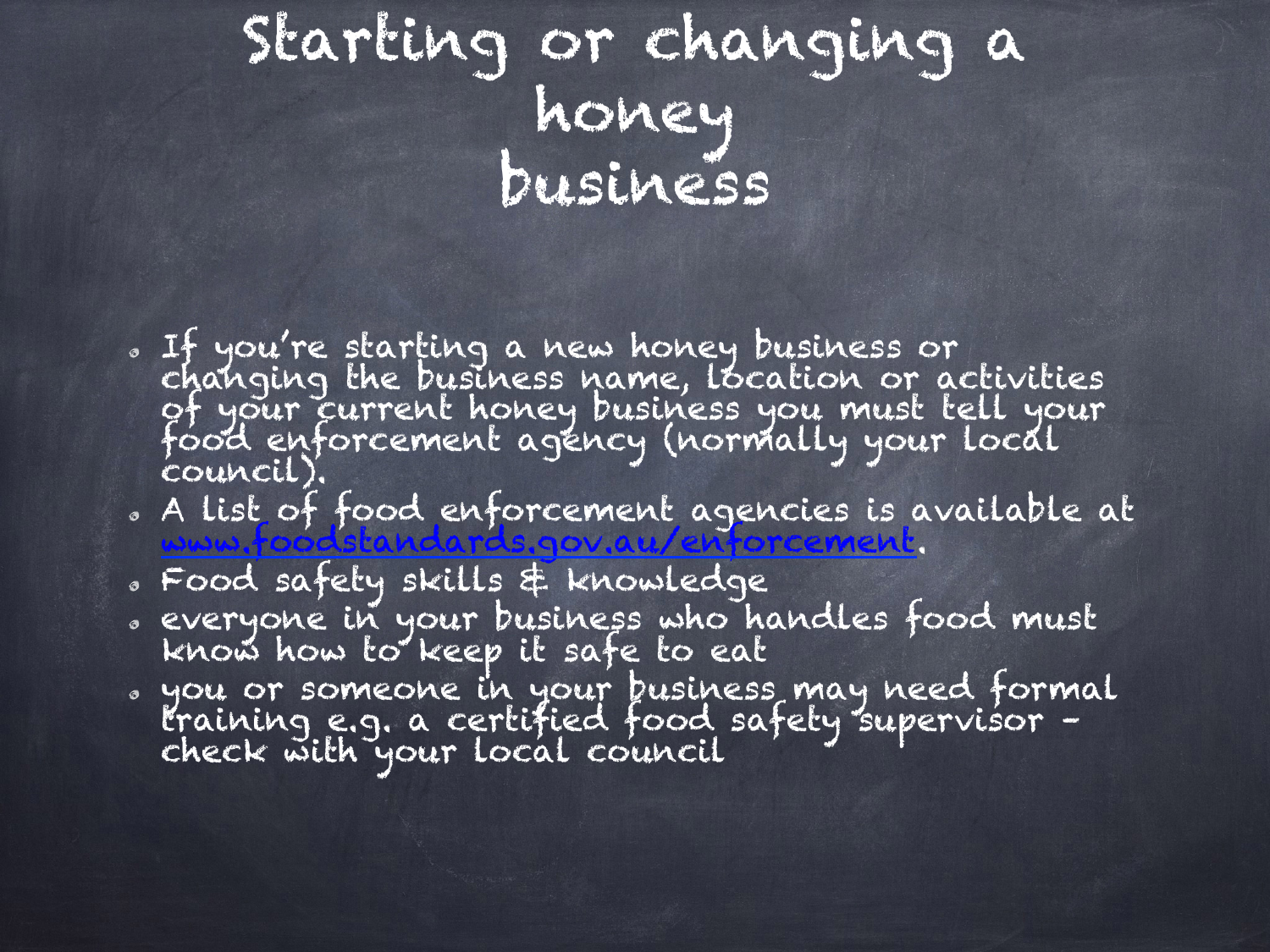# Do I need to notify?

- No matter how big or small your honey business is, or if it's home-based, online, mobile, a 'once only' activity, or you are using a permanent or temporary premises, you have to tell authorities about your business.
- Even if you're not a typical food business i.e. a chemist, cinema, petrol station or swimming pools you need to notify authorities if you sell any honey.
- Charities and community organisations generally also need to tell authorities when planning events that involve selling food.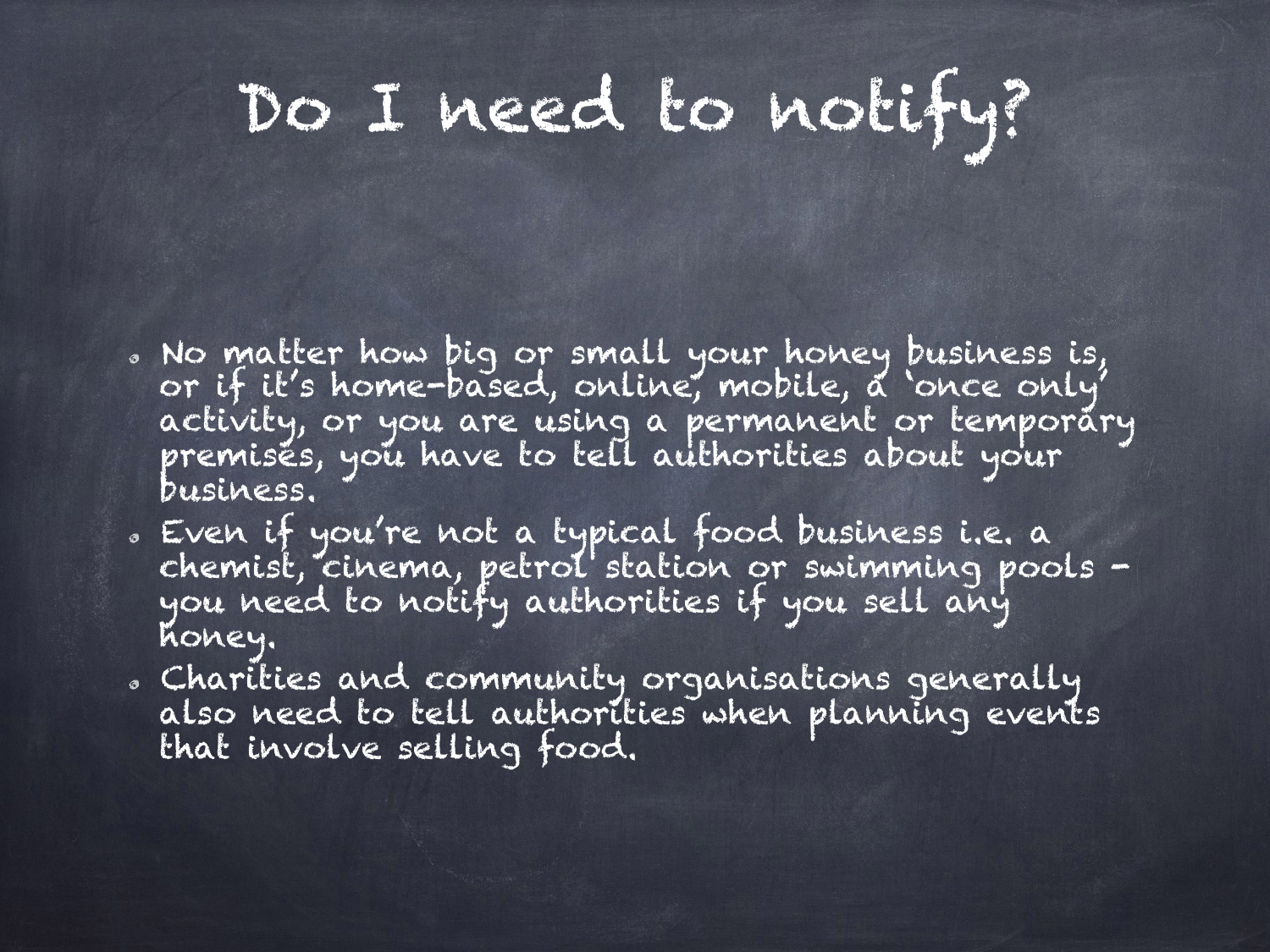#### What do they need to know?

- contact details including the business's name, address and owner's name
- business type and size
- foods you make or supply
- details on supplying people at most risk of becoming ill (e.g. children or elderly)
- location of all your honey premises in the enforcement agency's area
- for mobile businesses, all sites you work at and/or where you house your van.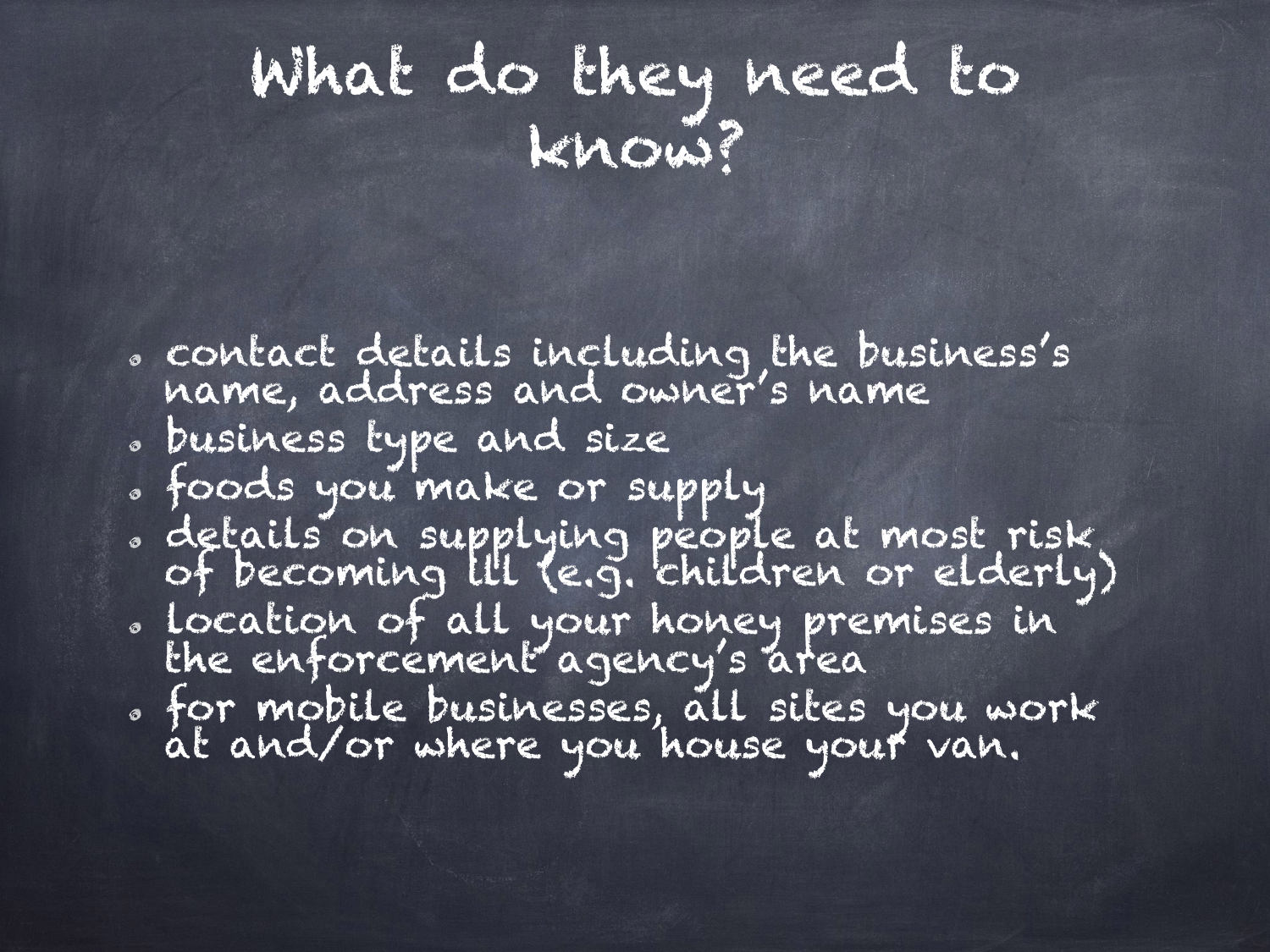#### How often should I be in touch?

You generally only need to tell authorities about your business once, as long as the information you gave is still right.

If there are any changes you must *tell the authorities* before these changes happen.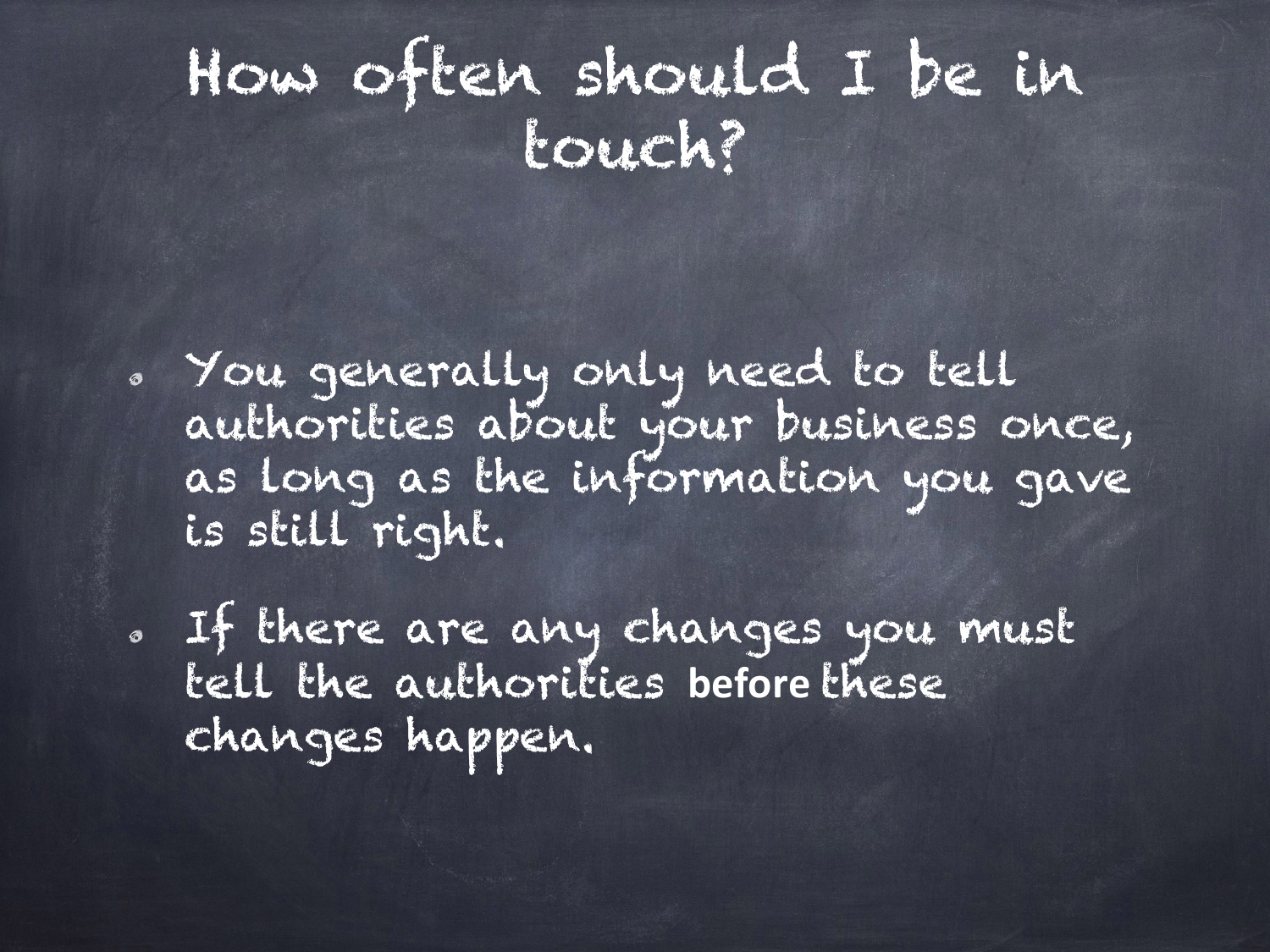### Premises design

- Your premises should be designed and fitted out to handle honey'safely and avoid contamination.
- Make sure you have:
	- a layout and enough space for people to work without contaminating honey
	- convenient hand wash basin/s with warm running water, soap and single-use towels
	- enough storage to protect honey and packaging
	- floors, walls and benches that can be easily cleaned
	- a supply of drinking-quality water and good light and ventilation
	- a system to safely store and dispose of waste (prevent the spread of bee diseases).
- Check with your local council for advice and to make sure you are set up correctly.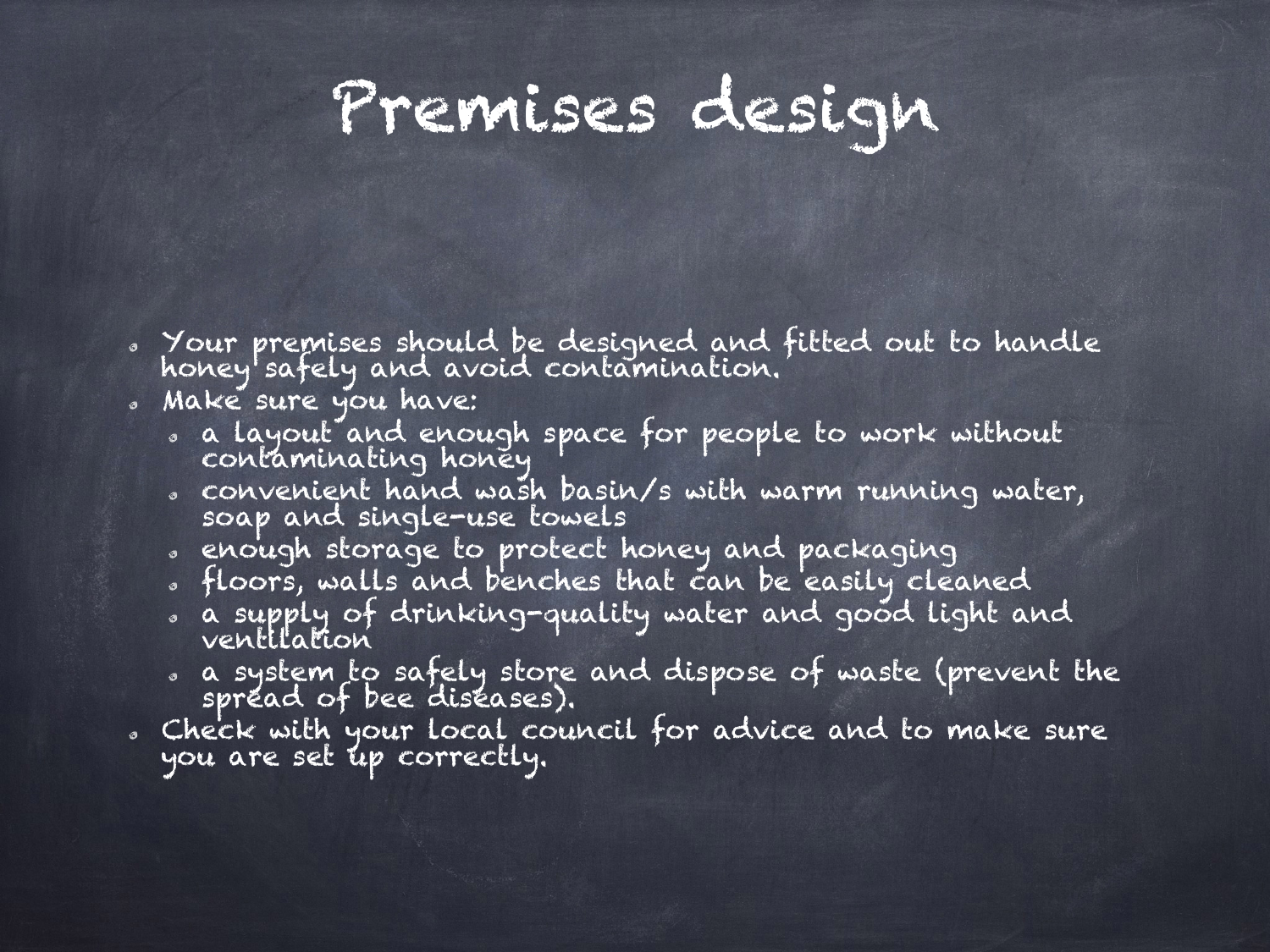## Prevent contamination

- protect honey at all times during storage, processing, transport and display
- thoroughly wash and dry hands before handling honey: use warm running water and soap – scrub wrists, palms, backs of hands, between fingers and under nails, and then dry hands using single-use towels
- do not handle honey if you are ill
- protect honey from pets, children and visitors, sick people, waste, chemicals, pests and dirt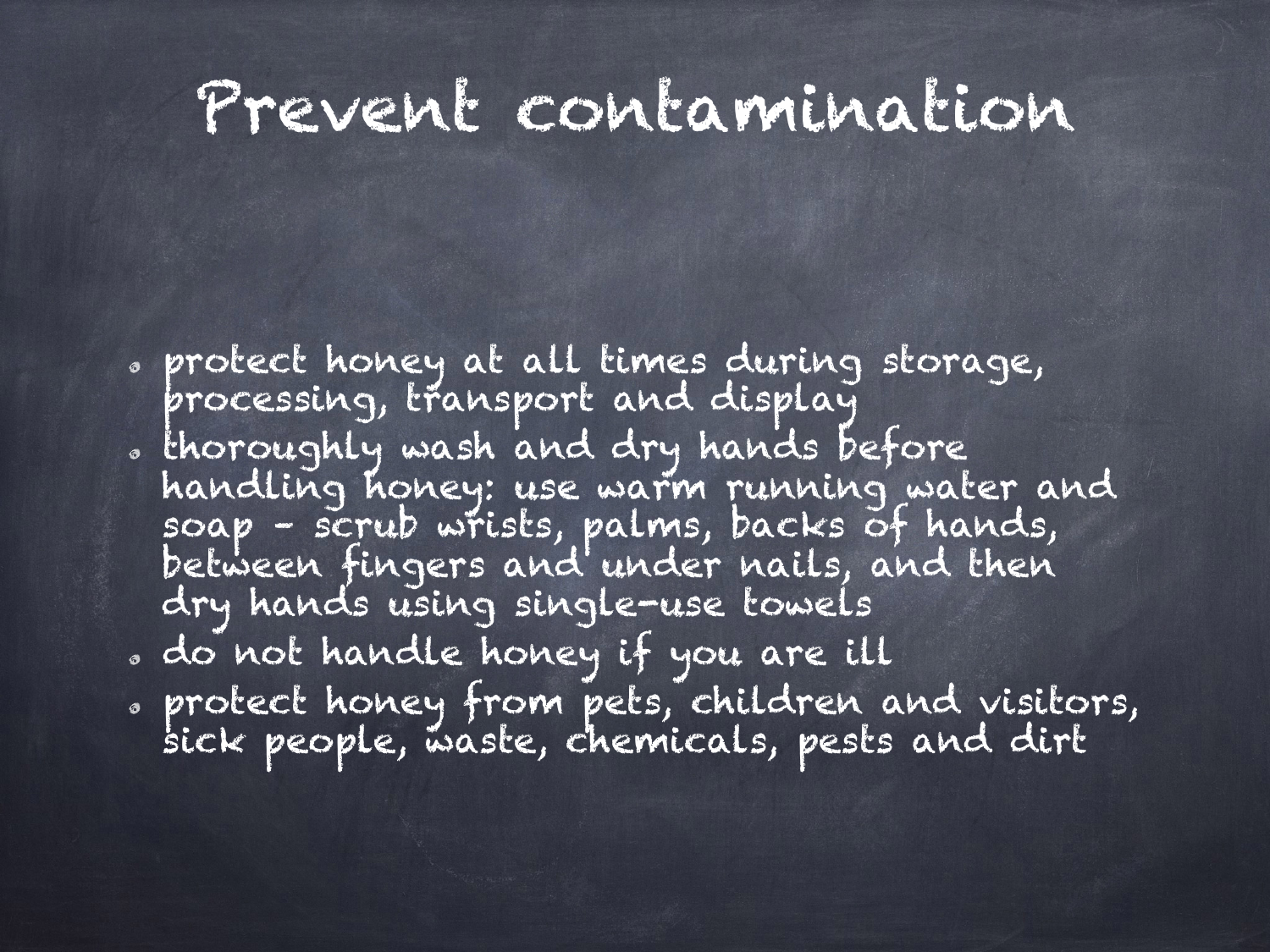# What are the requirements?<br>Under Standard 3.2.2 - Food Safety Practices and

General Requirements

- Honey businesses need to keep their premises, fixtures, fittings, equipment and honey transport vehicles clean and sanitary. This means:
	- things like honey scraps, garbage, dirt, grease etc should not be left to accumulate
	- utensils and surfaces that come in contact with honey should be clean and sanitary.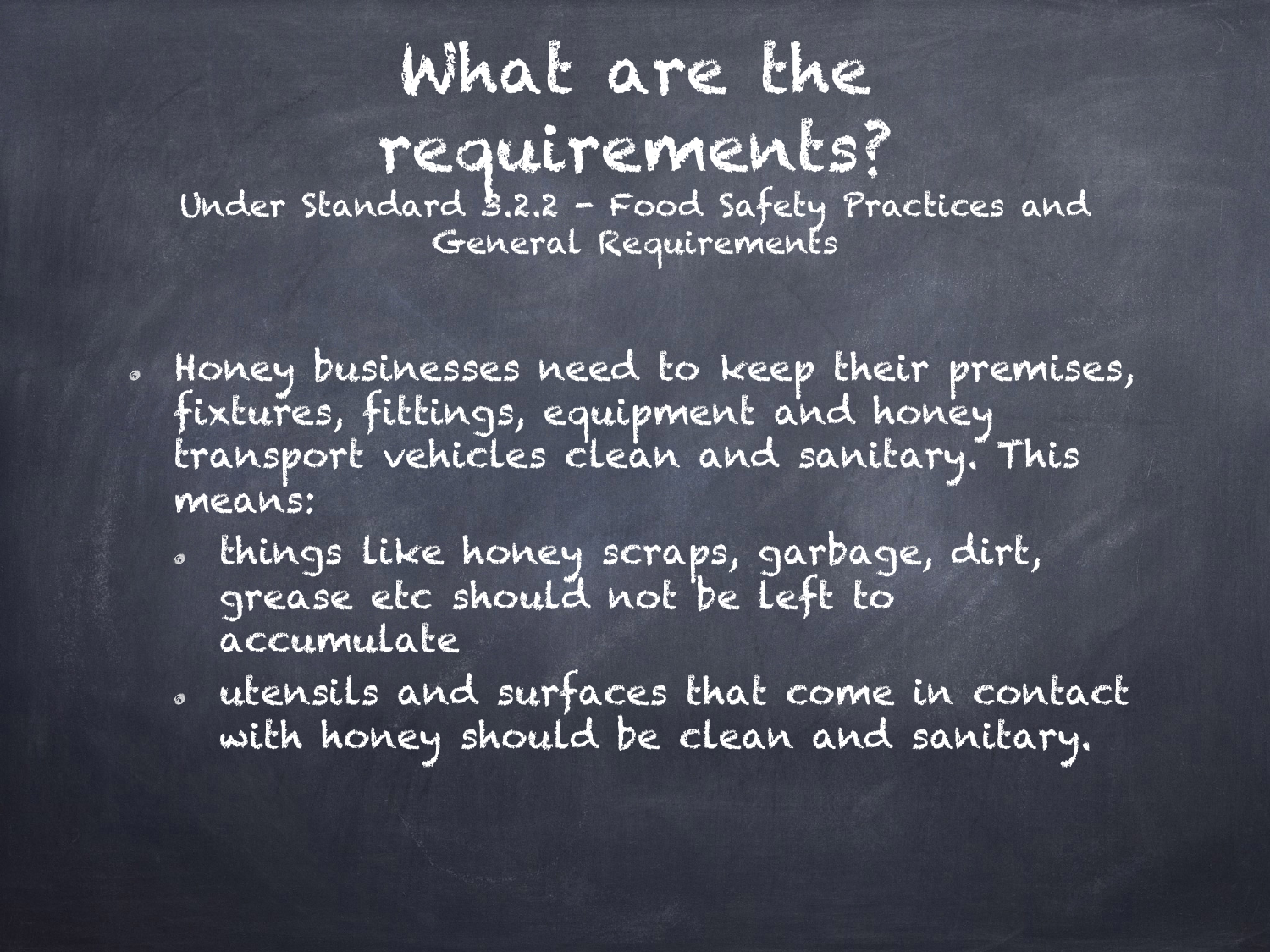## Cleaning and sanitising

- keep the premises clear of rubbish, honey waste, dirt and grease
- keep honey contact surfaces like benches, utensils and containers clean and sanitary
- clean before you sanitise
- sanitise using bleach, a commercial honey-safe sanitiser or a dishwasher on longest hottest cycle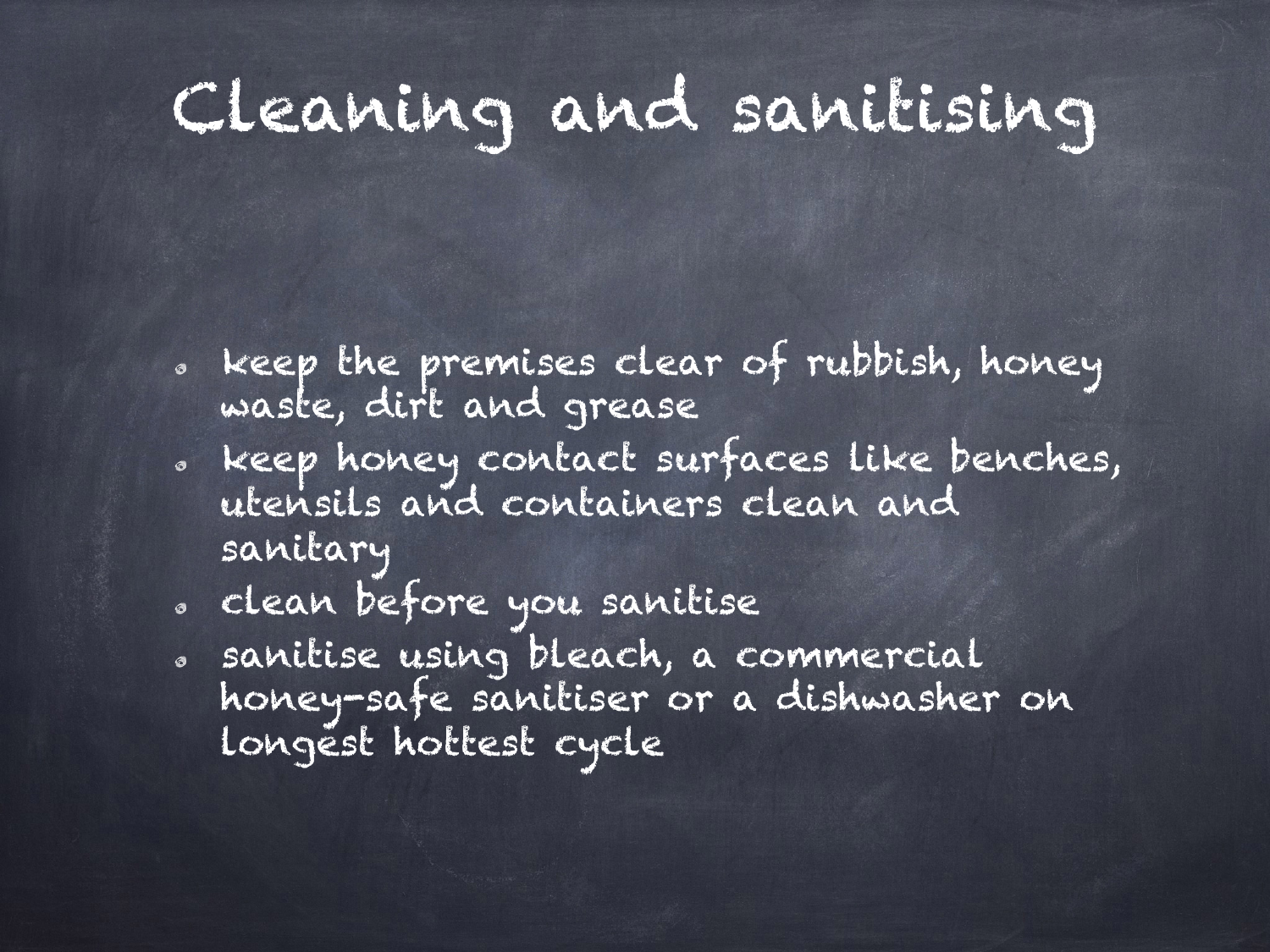

Cleaning is removing general dirt, grease and honey waste.

You need to clean items before you sanitise them.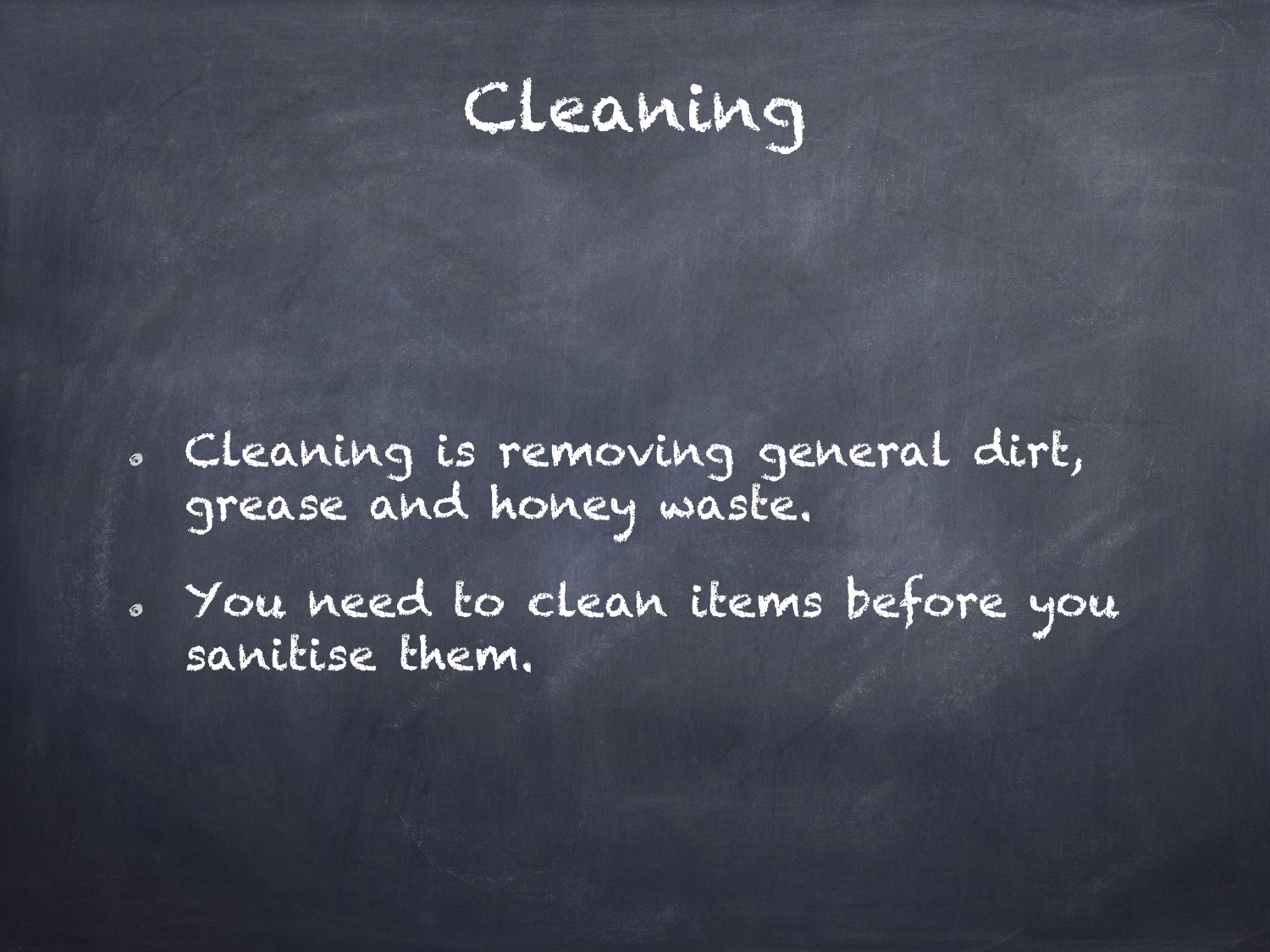### Sanitising:

- Santising destroys microoganisms.  $\circ$
- soak items in very hot water (77C for 30 sec) or in diluted bleach, or
- saturate items with 70% alcohol, or use a commercial sanitiser and follow the manufacturer's instructions, or
- use a dishwasher that can sanitise (usually the longest hottest setting), air-drying is best
- where you can, remove parts like stab mixer sticks and slicer blades to sanitise.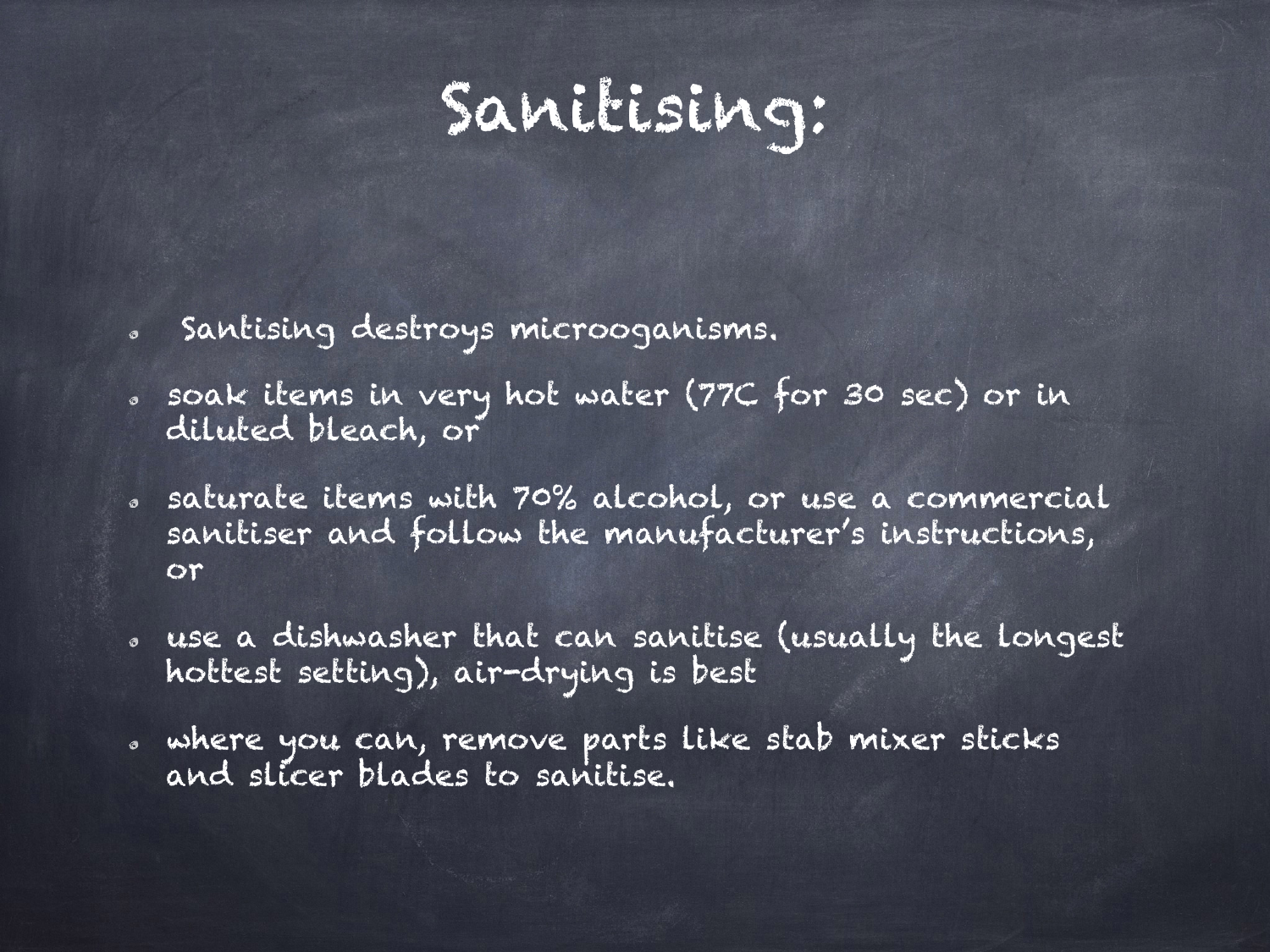## Getting it right

Cleaning:

pre-clean utensils by scraping or wiping honey scraps off surfaces and rinse with water wash with hot water and detergent to remove grease and food residue (soak if needed)

rinse off the detergent.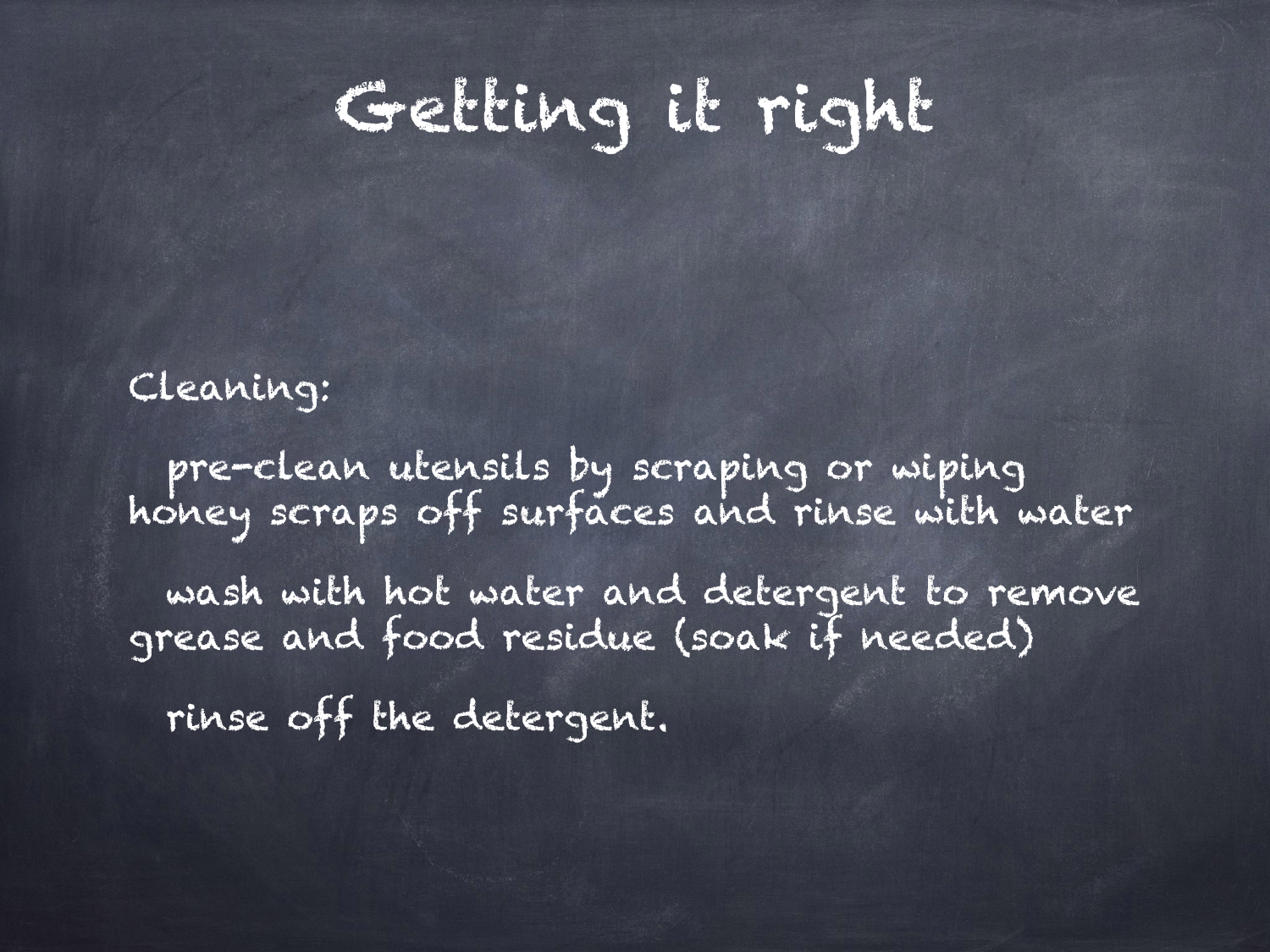# Tips for using bleach

- use plain bleach to minimise the risk of it contaminating or tainting items
- for cold water, use 100 ppm chlorine add 10 ml commercial bleach or 25 ml household bleach to 10L water
- for warm water, use 50 ppm chlorine add 5 ml commercial bleach or 12.5 ml household bleach to 10L water
- contact time is usually 10–30 seconds but check the manufacturer's instructions
- throw diluted bleach away after 24 hours.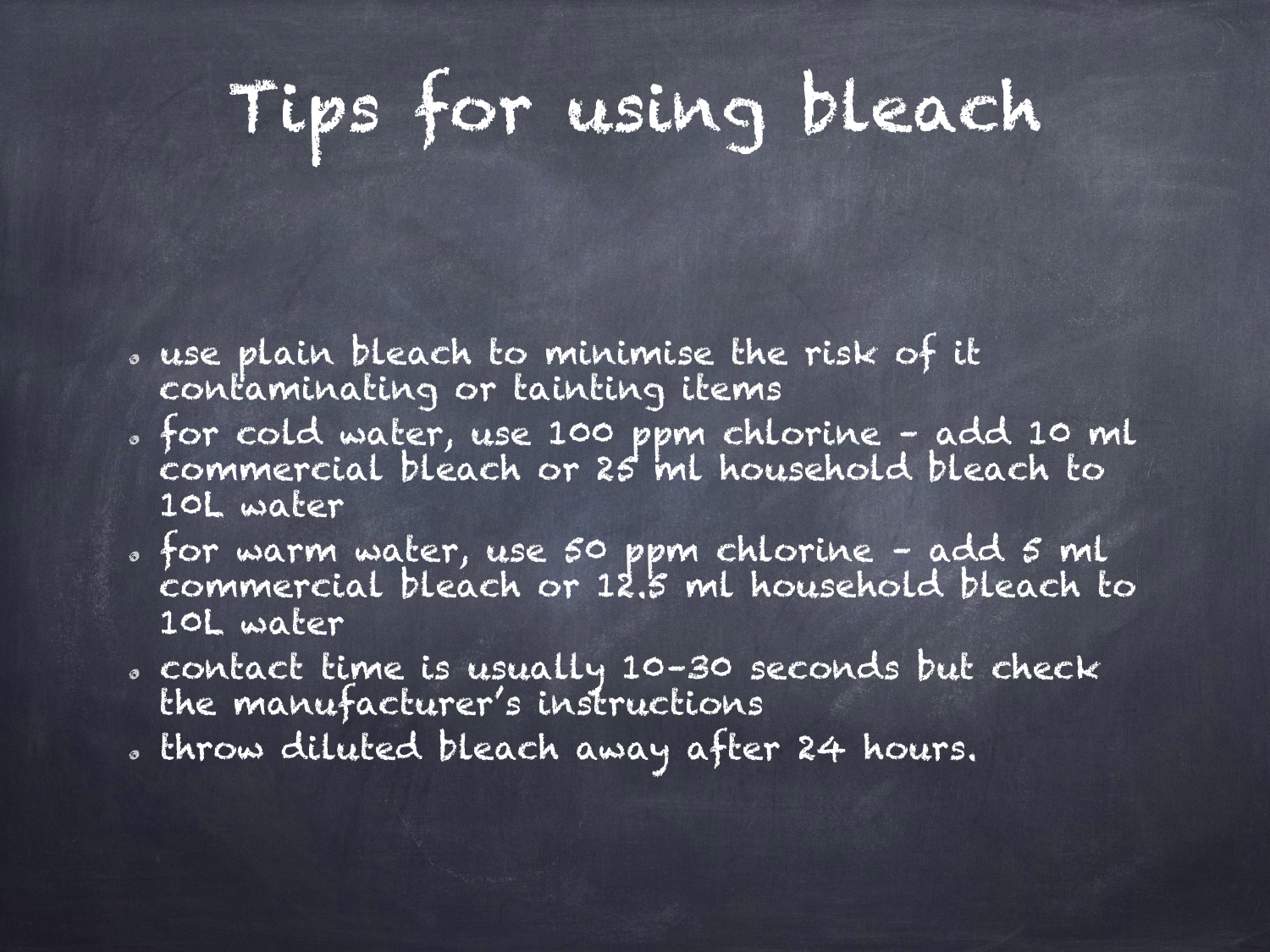#### Tips for using your dishwasher

- follow the manufacturer's instructions and use the right detergent or sanitising chemical
- scrape or rinse excess honey off before placing in the dishwasher
- place items in a way so that water can reach all surfaces
- use the longest, hottest cycle (or the program designed for sanitation)
- check that items are clean and dry when the cycle ends
- use clean hands to unpack the dishwasher
- clean and service the dishwasher regularly (including filters).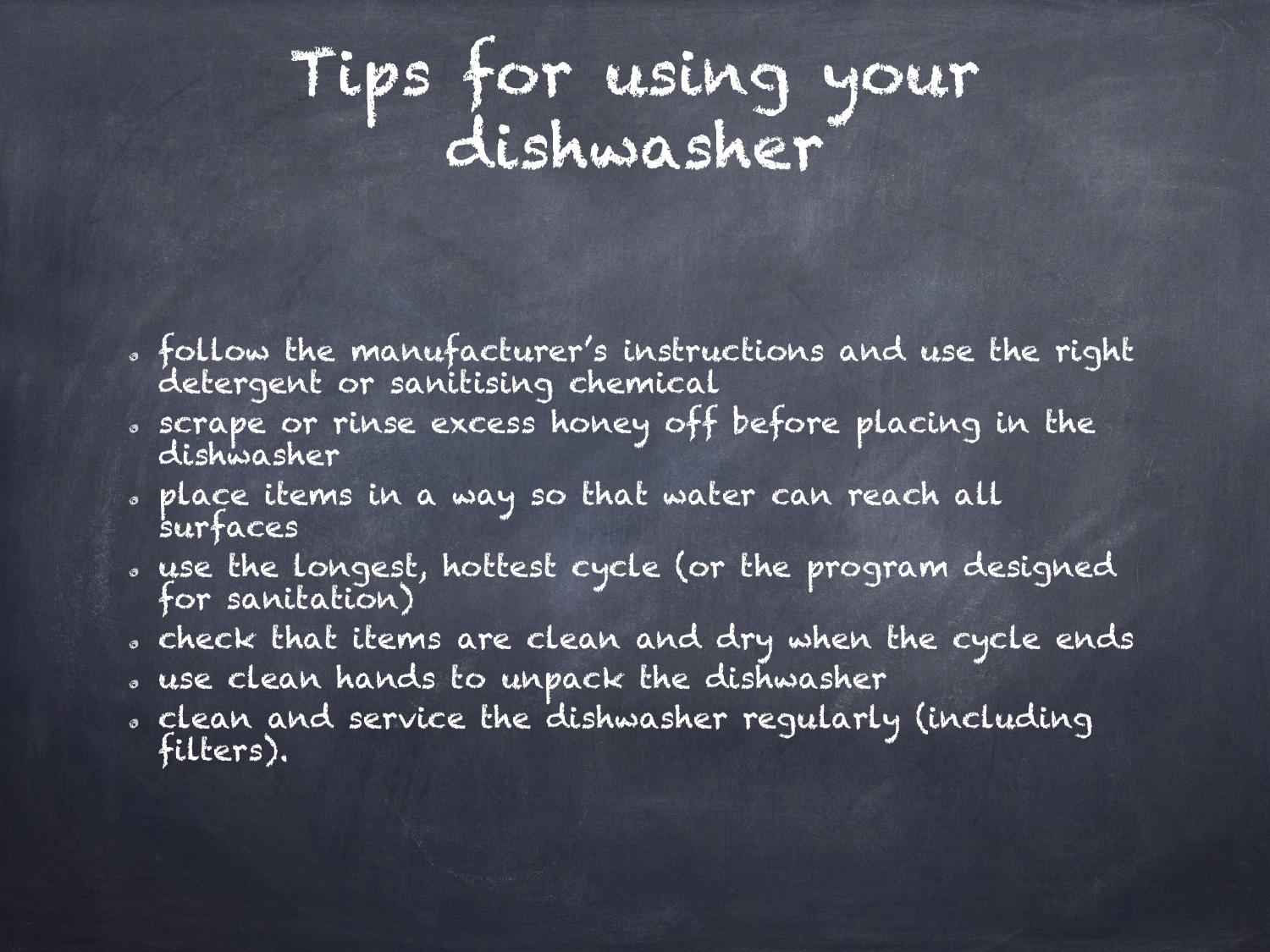#### Food recalls What are the requirements?

- If you're a honey manufacturer, wholesale supplier or importer, you must be able to recall unsafe honey. That means your business needs to:
	- have a written recall plan in place
	- use the plan if a recall is needed
	- show the plan to an authorised officer if asked.
- All honey businesses must make sure that any recalled honey on their premises is clearly identified and held separate from other food until it is dealt with.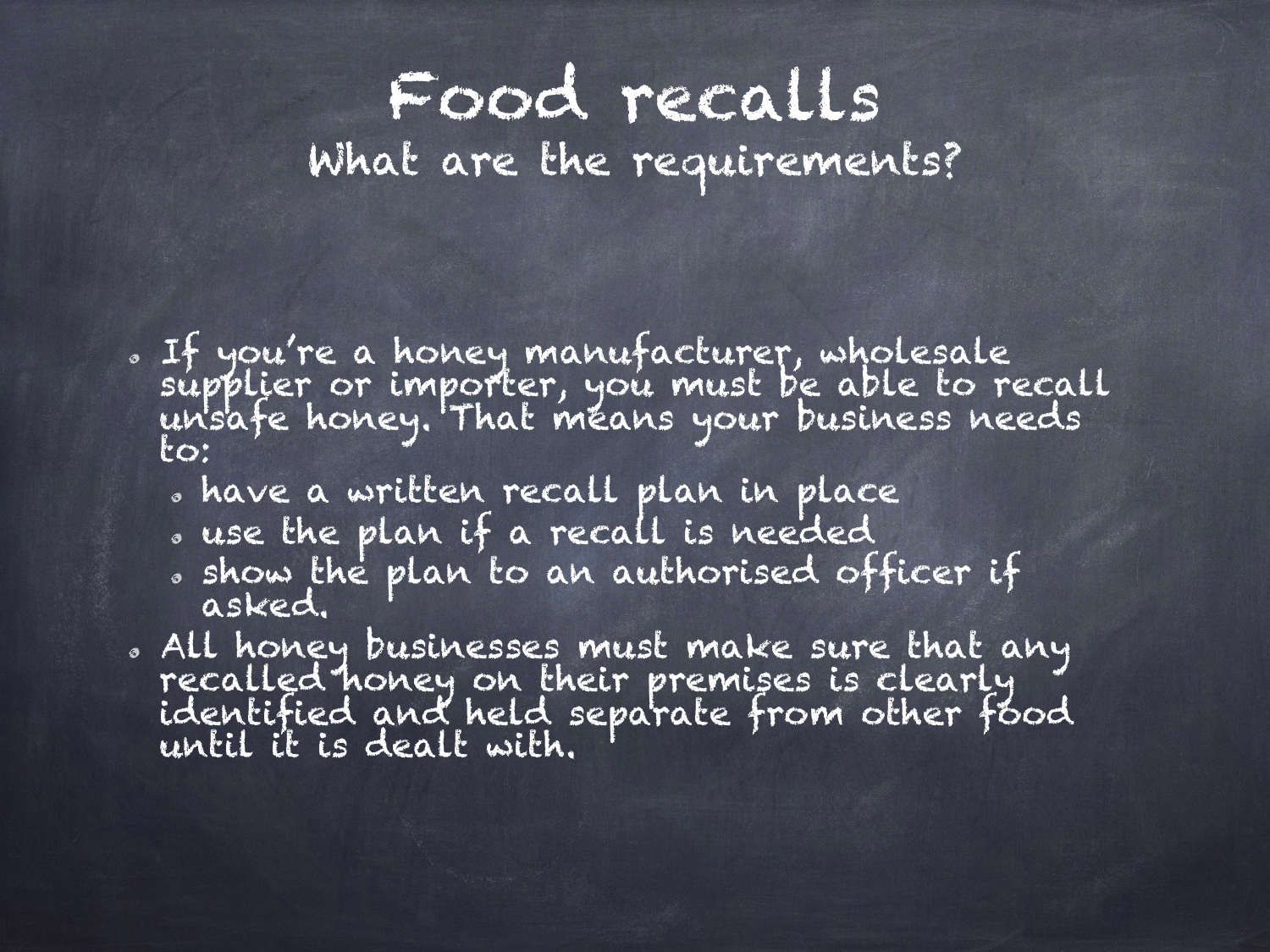### Need to recall a honey product?

Visit foodstandards.gov.au/ recalladvice for information on recalls including: • a step-by-step guide • a checklist and timeline of honey recall tasks • a simple template to help you with your honey recall plan.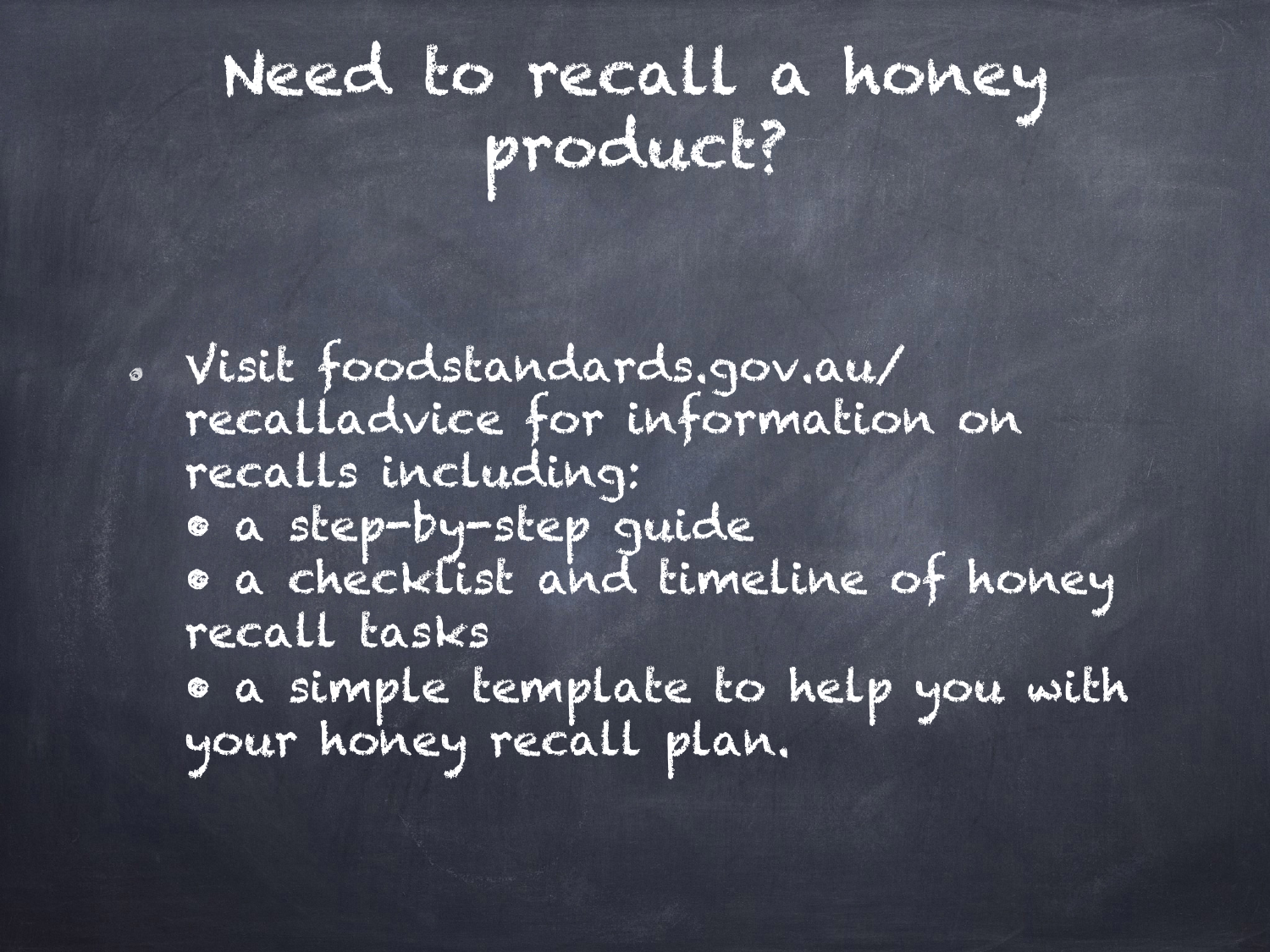## Getting it right

- Have a recall plan that includes:
	- who will recall your honey and their responsibilities
	- who to contact, including the food enforcement agency where your business's head office is located and FSANZ
	- contact details of everyone the product has been sent to
	- product name, date mark, batch code and other identifiers
	- arrangements for telling your customers and the public (if needed) about the honey, and someone they can contact if they have questions
	- arrangements to retrieve honey that has been returned to supermarkets or other outlets
	- a system to record how much honey was distributed and how much is unaccounted for.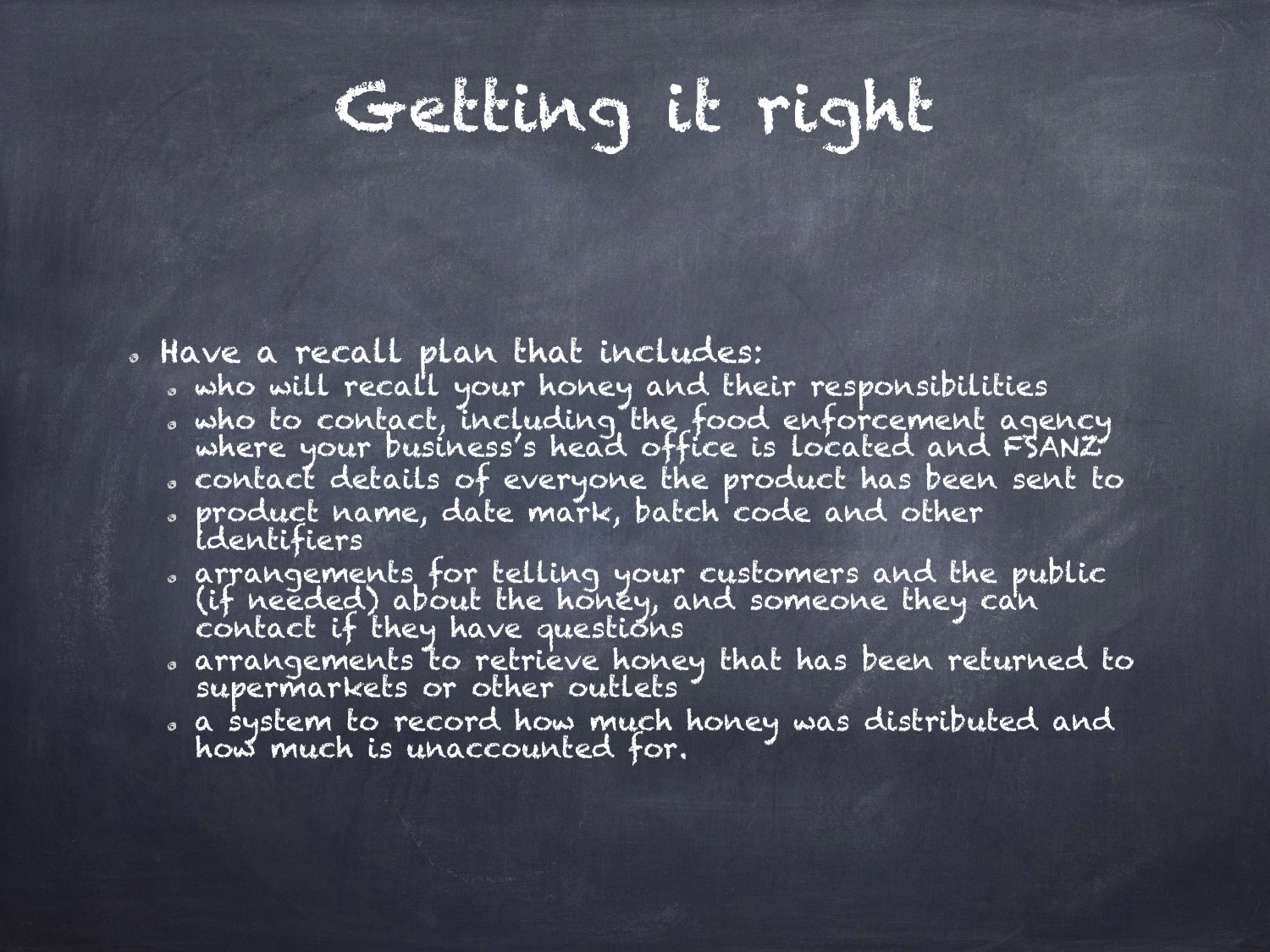# Be prepared

- As a honey manufacturer, wholesale supplier or importer you need to have a written recall plan in place so you can quickly stop distribution and sale of unsafe honey.
- It's a good idea to check that your recall plan works by doing a practice recall.
- Regardless of what type of business you are, you should know where the honey you sell comes from in case it needs to be recalled.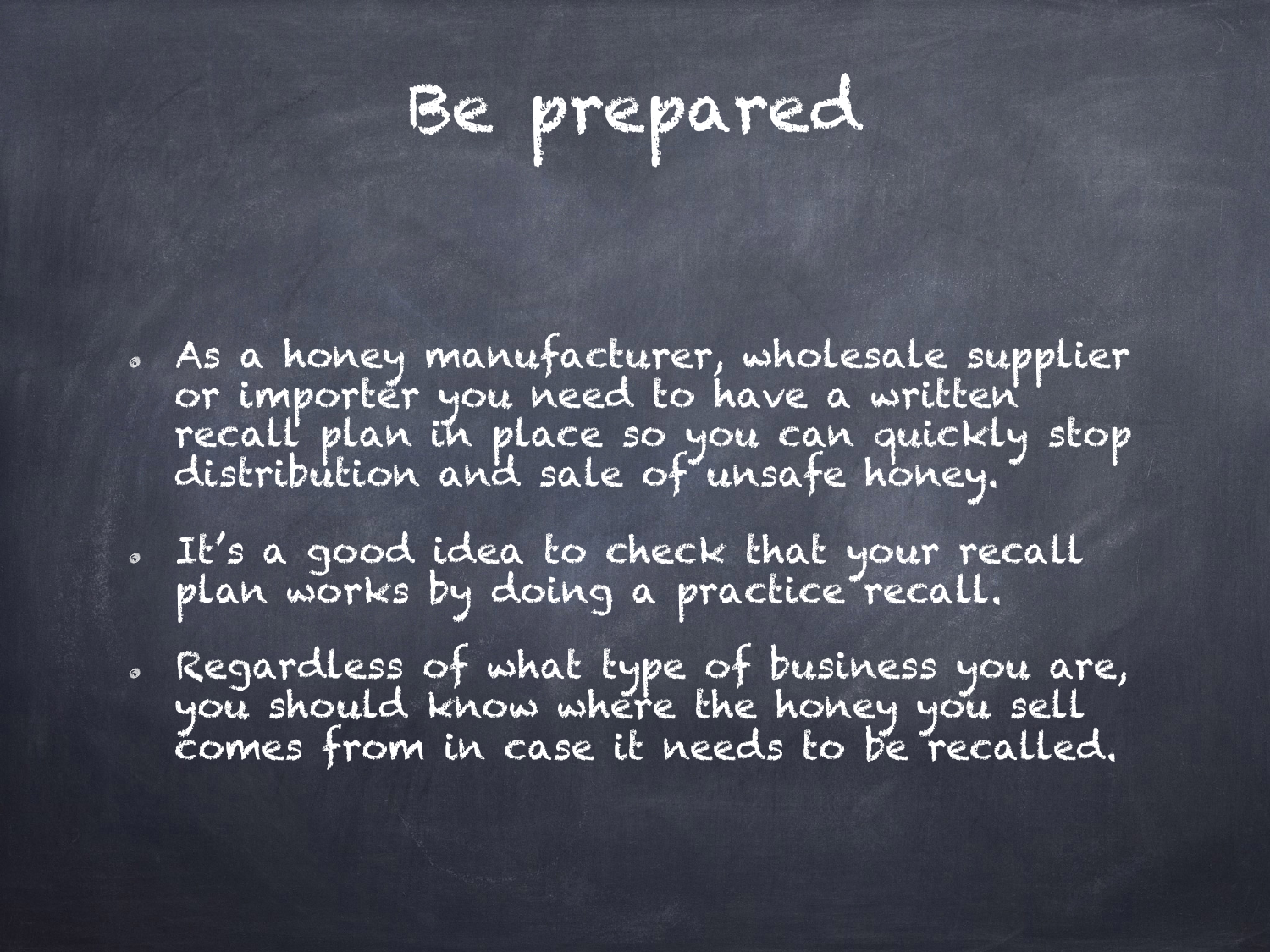#### Food Standards Australia New Zealand (FSANZ) Standard 3.2.2 FOOD SAFETY PRACTICES AND GENERAL REQUIREMENTS

Food packaging

A food business must, when packaging food –

(a) only use packaging material that is fit for its intended use;

(b) only use material that is not likely to cause food contamination; and

(c) ensure that there is no likelihood that the food may become contaminated during the packaging process.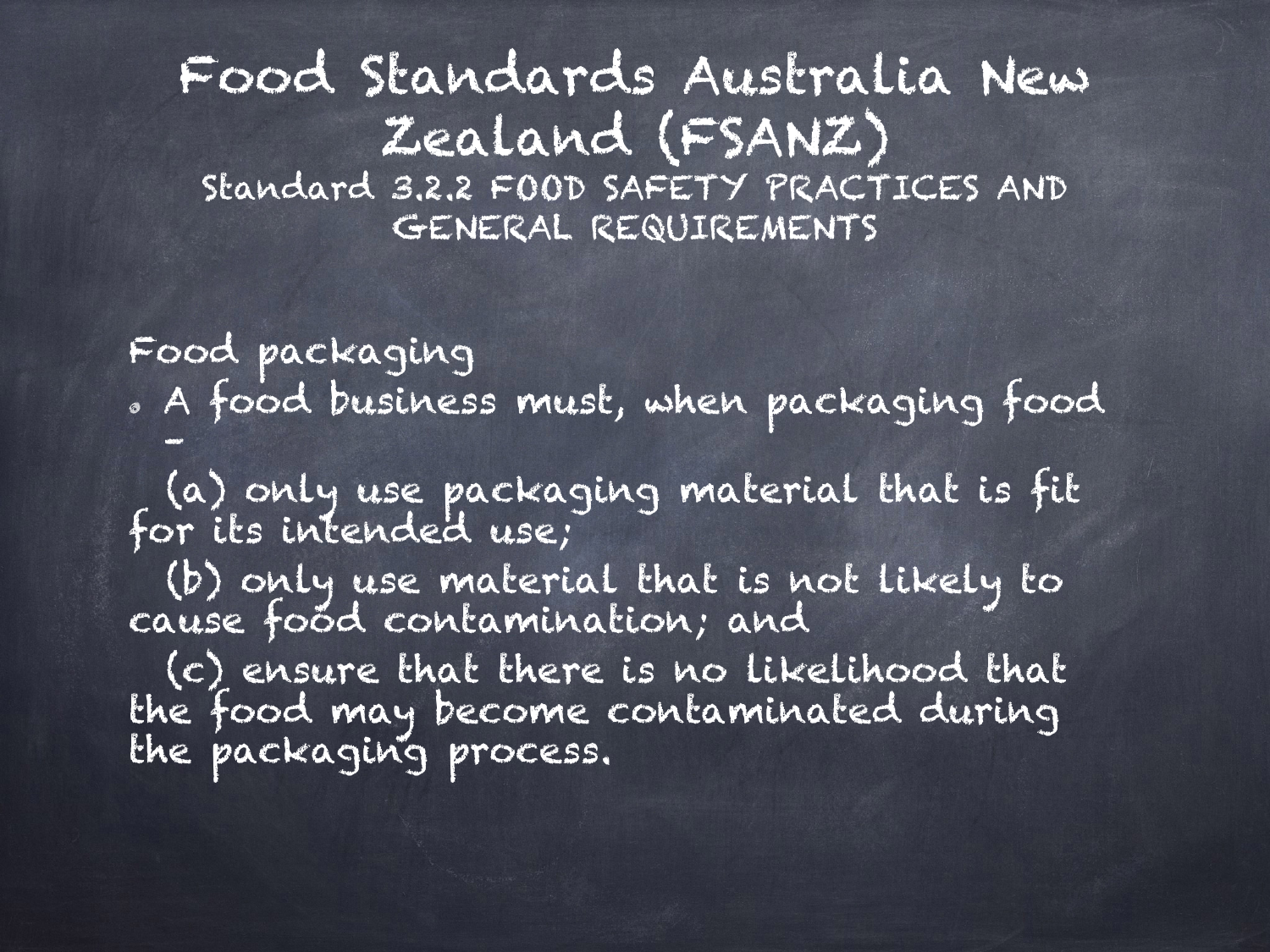# Honey traceability

- Being able to track honey through all stages of production, processing and distribution will make it easier and quicker for you to recall it if something goes wrong.
- keep records of your ingredients and suppliers, and businesses you've sold to
- if you are a food manufacturer, wholesale supplier or importer, have a written recall plan and follow it if a recall is needed.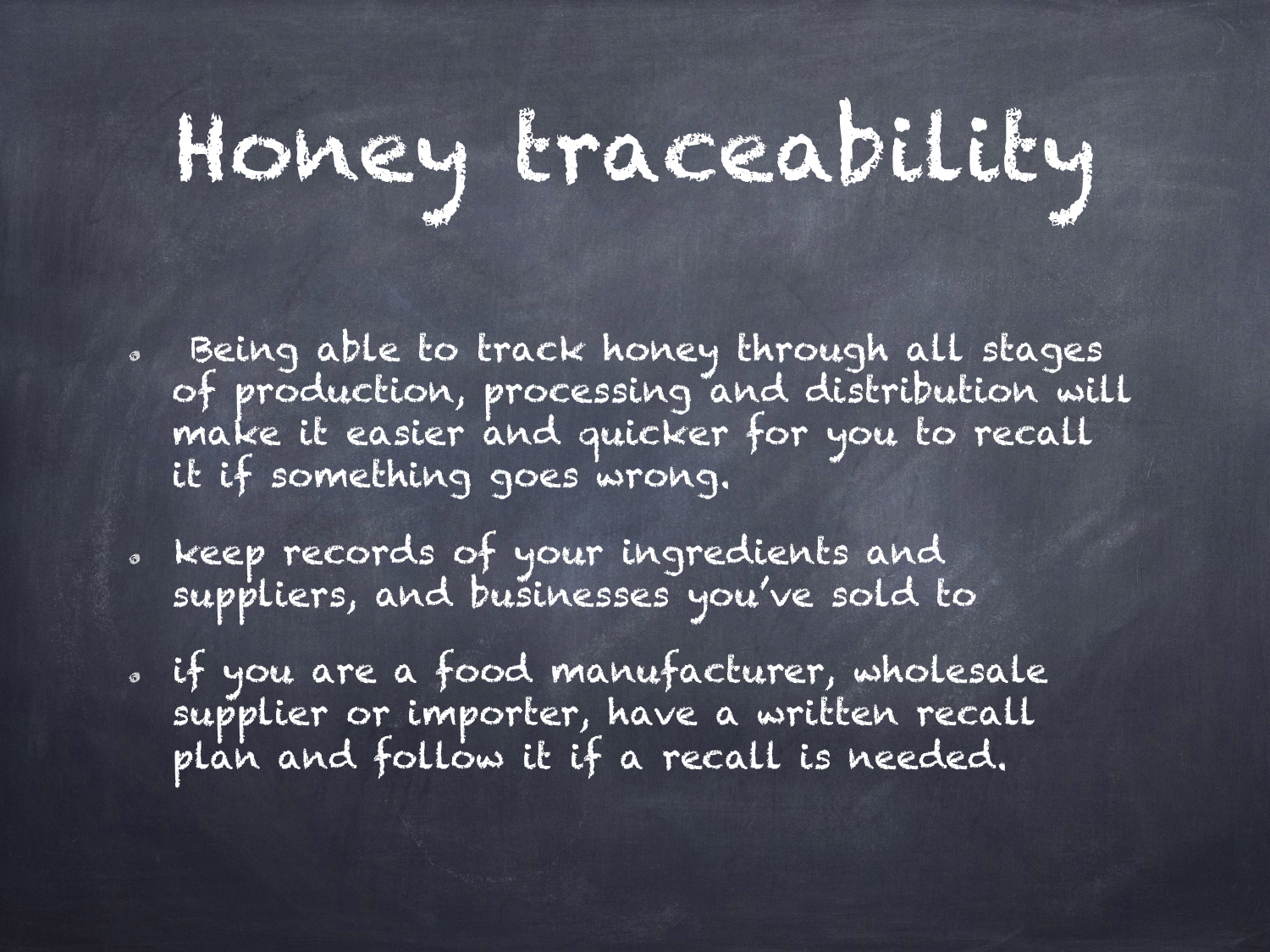### What does it mean for me?

- You should know the details about the honey on your premises including where it came from and where it goes.
- When receiving honey only accept it if you can identify it and the supplier's name and address in Australia - keep these details.
- If you manufacture, supply wholesale, or import honey<br>you must have a honey recall system in place so if there is a honey safety problem, you know exactly what product should be recalled, how much and from where.
- If you label honey products you need to include the honey's name, lot identification and supplier name and address in Australia.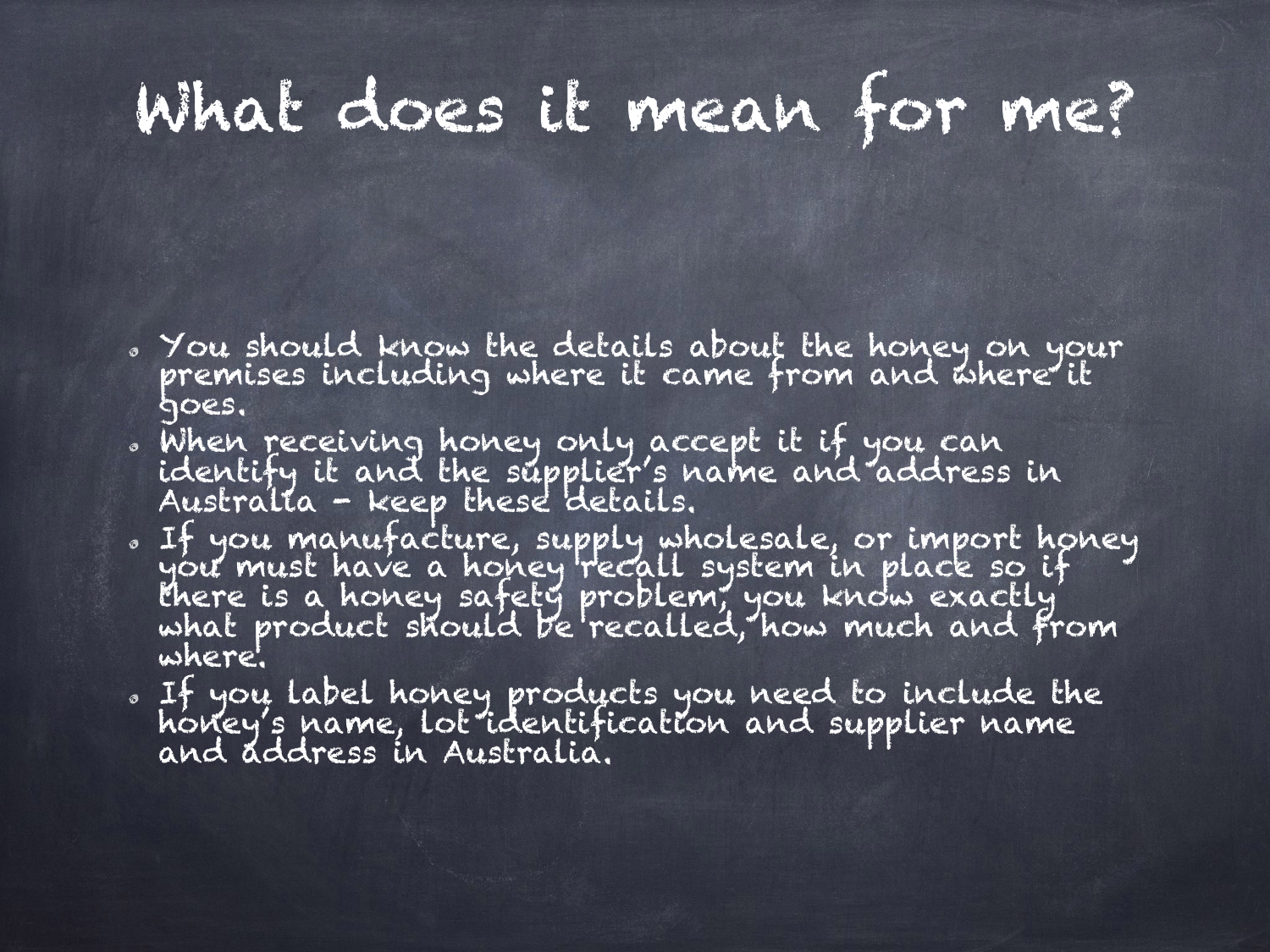#### Recalls

#### Does my business need a recall plan?

- It is a legal requirement under Standard 3.2.2 of the<br>Code for manufacturers, wholesalers and importers of<br>honey to have a system in place to ensure the recall of unsafe honey. A recall system includes the procedures and arrangements that a honey business has which enable it to retrieve honey products ffom the honey supply chain<br>if a problem arises. A recall plan is the written document a business produces which details the recall system. Businesses use their recall plan to ensure the recall system in place is followed and complied with.
- Unsafe honey is honey that may cause illness or physical harm to a person who consumes it because, for example, it contains' pathogenic microorganisms or physical hazards.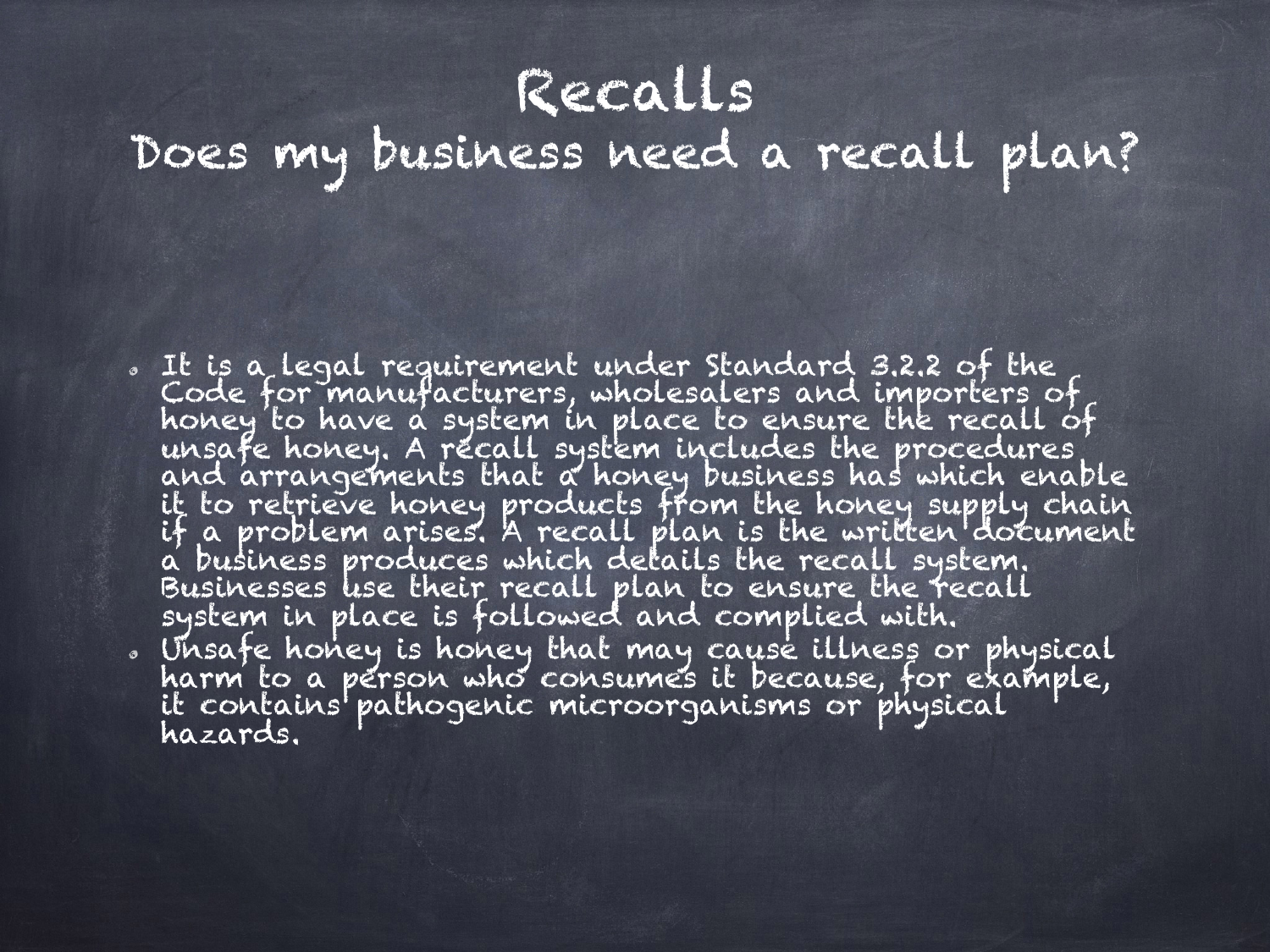#### Who initiates a recall?

- The honey business with primary responsibility for the supply of a honey product (you) initiates the action for implementing a voluntary recall. This action may be taken as a result of reports the business receives from any one of a number of sources (e.g. a manufacturer, wholesaler, retailer, government agency or a consumer) which identifies a honey safety problem.
- The Commonwealth Minister responsible for consumer affairs and the State and Territory governments have the legislative power to order a hóney product recall where a serious public health and safety risk exists. This is known as a mandatory recall.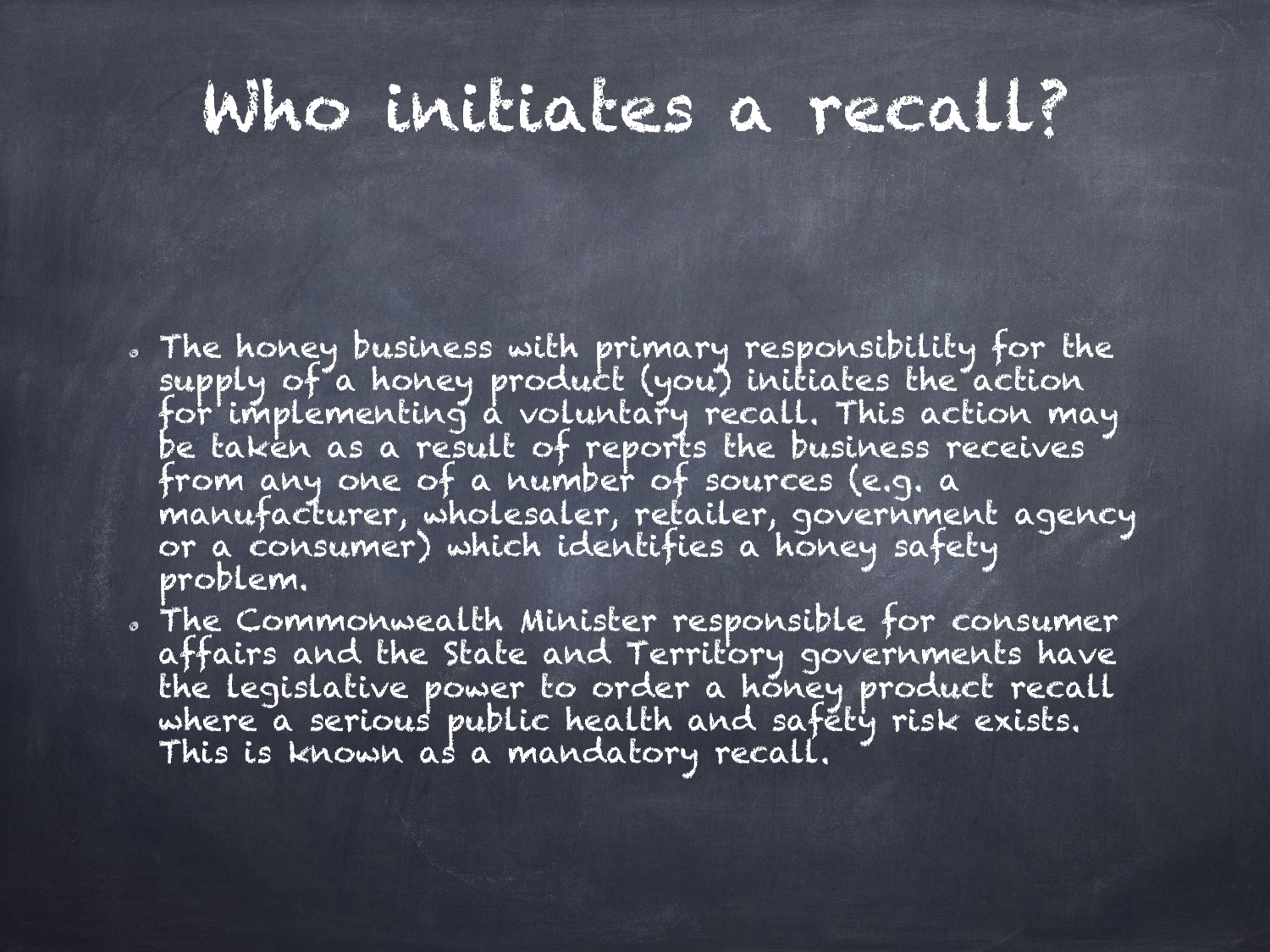# Types of Recalls

- A voluntary recall occurs when the sponsor of a honey product initiates the<br>recall and voluntarily takes action to remove it from distribution, sale,  $\bullet$ and/or consumption. The use of the word 'voluntary' does not correspond to whether or not the distribution network/chains can choose to remove the product from sale. When a recall occurs, all of the particular honey product subject to the recall must be removed from the market place
- A mandatory recall occurs when the Commonwealth or State or Territory<br>government orders a honey product to be recalled from distribution, sale, and/or consumption. Mandatory recalls will only occur when the honey business will not voluntarily recall its honey product and the honey product is a risk to public Kealth and safety.'
- A withdrawal, which is quite separate from a honey recall, is action taken to<br>remove honey from the supply chain where there is no public health and safety issue. A honey product may be withdrawn from sale for two reasons:<br>。the honey product has a quality
	-
	- as a precaution, pending further investigation of a potential public health and safety risk
- Withdrawals do not require notification to the government or consumers. If a withdrawal is converted into a recall then notification to government and consumers is required.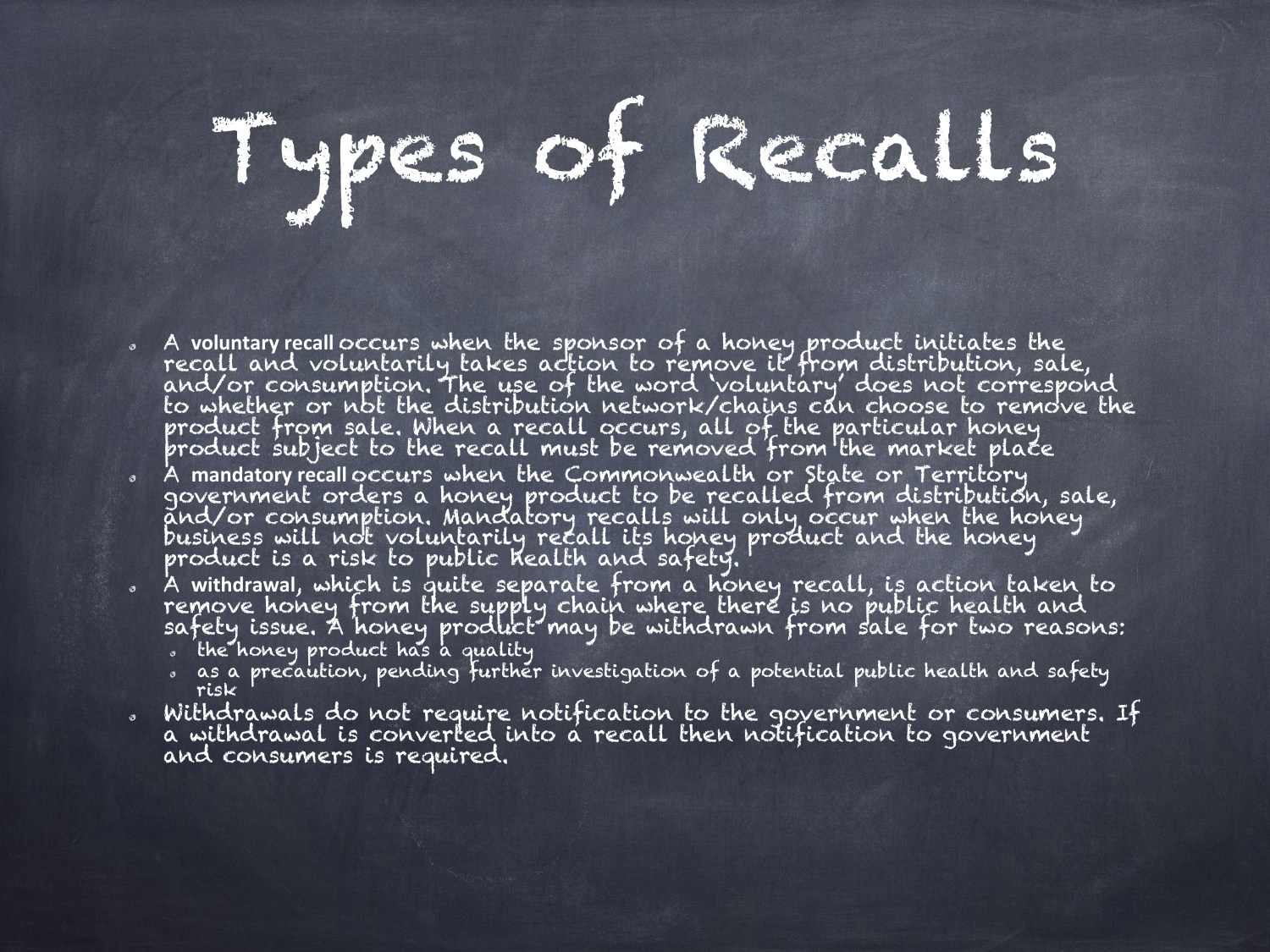# Wax (and honey) in cosmetics

#### References:

- National Industrial Chemicals Notification and Assessment Scheme (NICNAS)
- Cosmetic and Therapeutic Goods Administration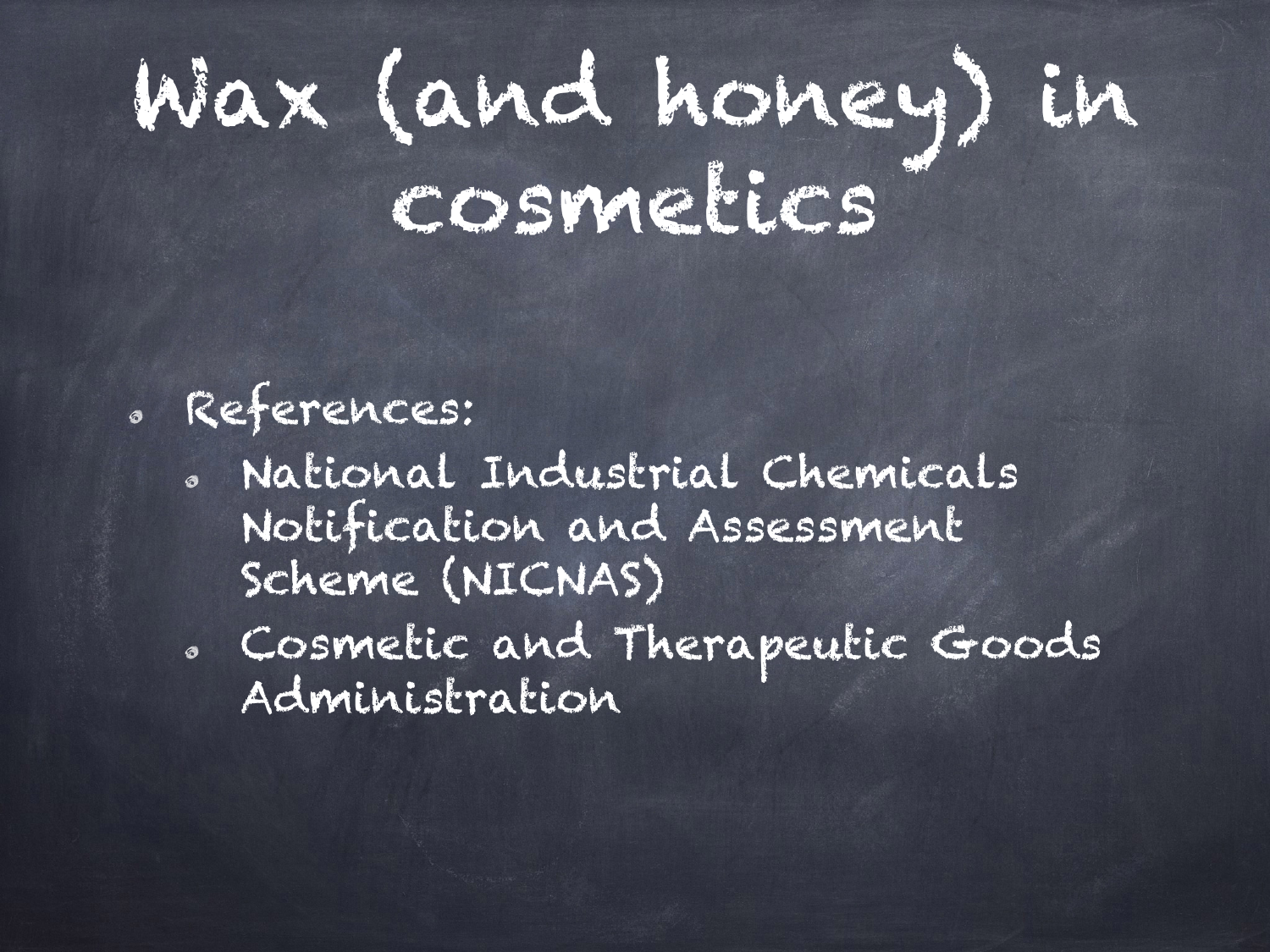# Wax (and honey) in cosmetics

- A 'cosmetic' is a substance or preparation that is for use on any external part of the human body—or inside the mouth—to change its appearance, cleanse it, keep it in good condition, perfume it or protect it. Cosmetics include soap, shampoo, moisturiser, hair dye, perfume, lipstick, mascara, nail polish, deodorant and many other products.
- Nearly all cosmetic ingredients are regulated as industrial chemicals under the *Industrial Chemicals (Notification and Assessment) Act 1989* (ICNA Act). This includes ingredients described as 'natural', such as oils, extracts and essences of plants.
- If you want to import and/or manufacture cosmetics or<br>cosmetic ingredients for commercial purposes you may need to register your business with NICNAS.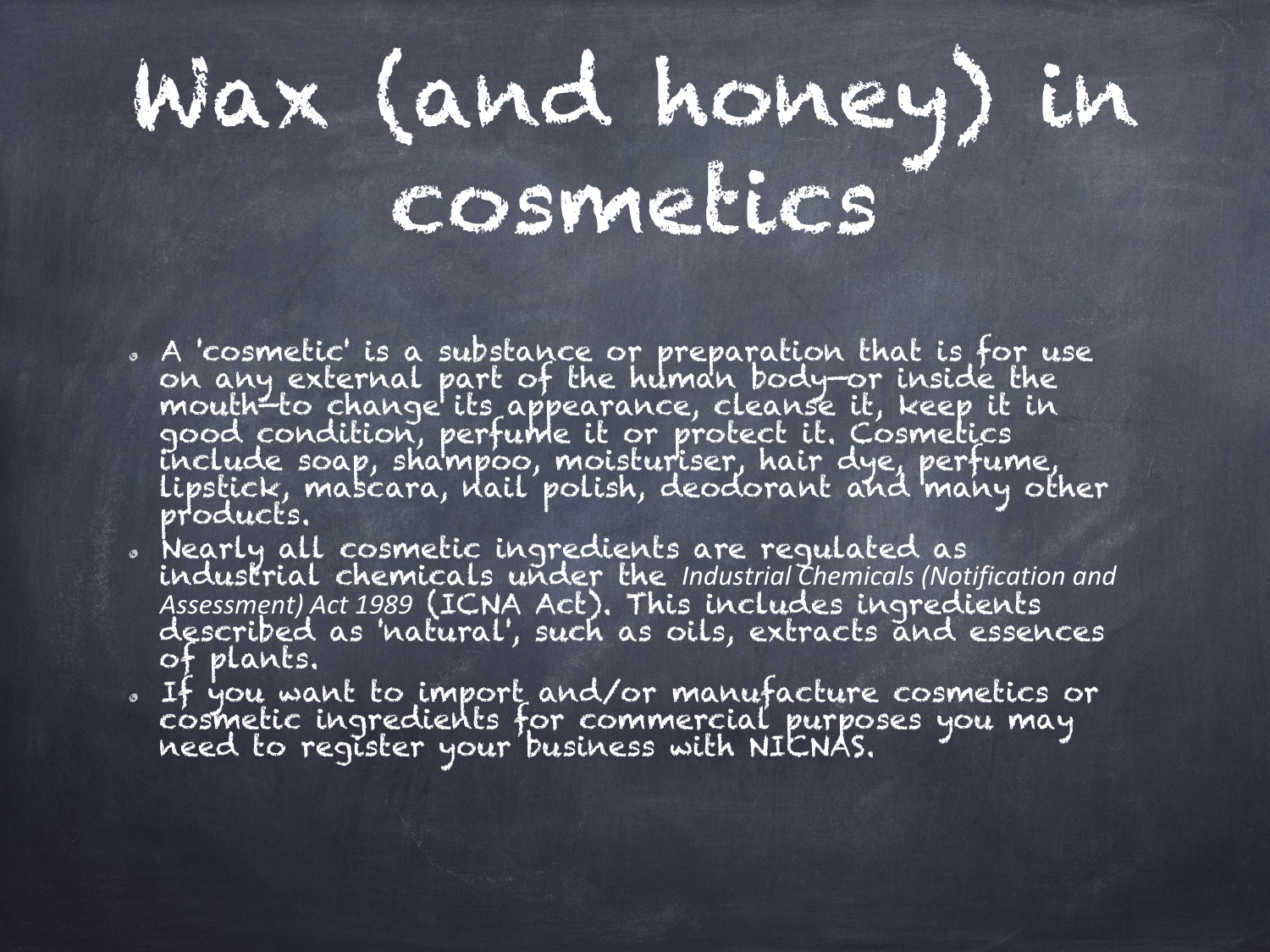# Cont...

Before importing and/or manufacturing a cosmetic you must check the Australian Inventory of Chemical Substances (AICS) to see<br>if all your chemical ingredients are listed and if there are conditions for using those chemicals. If an ingredient is not listed on AICS—or has a condition of use different to your intended use it is a new industrial chemical to Australia. Unless an exemption applies, the new industrial chemical will need to be assessed by NICNAS for risks to the environment and human health before it can be imported and/or manufactured.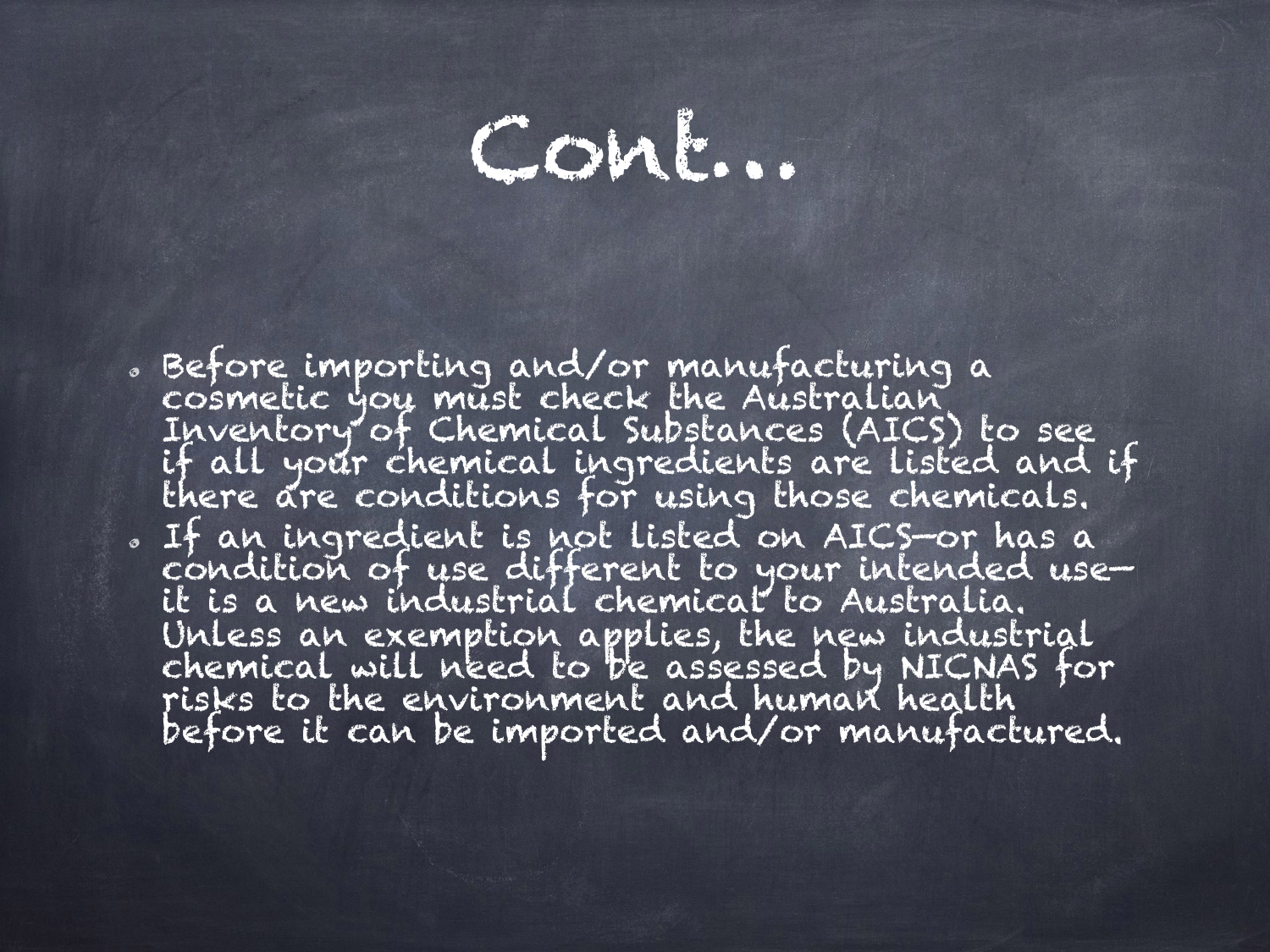# What are Therapeutic Goods

- Therapeutic goods are products that prevent, diagnose or treat diseases, or that affect the structure or functions of the human body.
- View the TGA's definition of therapeutic goods and therapeutic use if you are making such a claim.
- If your product is for therapeutic use read the TGA's regulation basics for more information.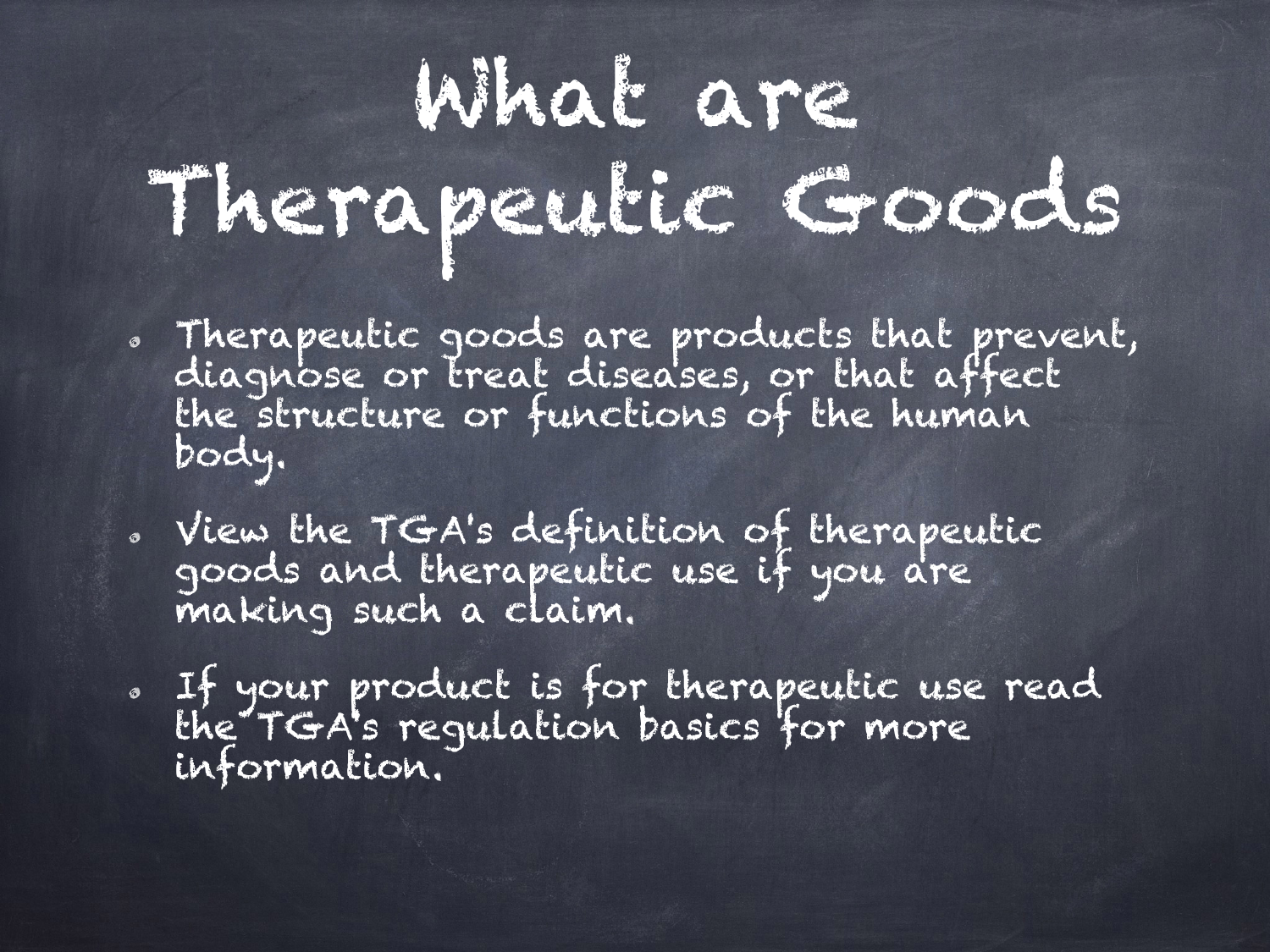# What are Cosmetics

A cosmetic is a substance that is designed to be used on any external part of the human body—or inside the mouth—to change its odours, change its appearance, cleanse it, keep it in good condition, perfume it or protect it.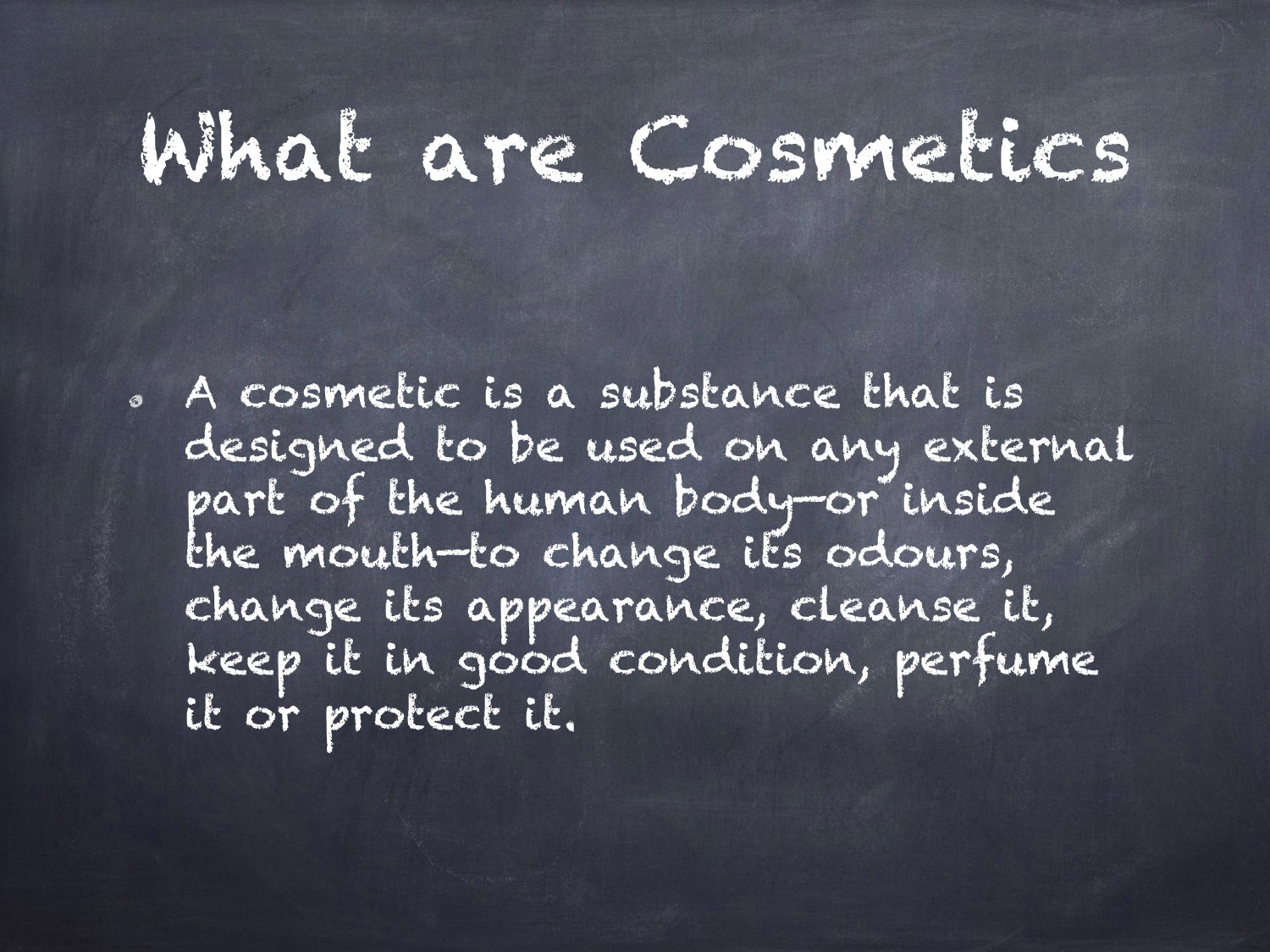# Examples of Cosmetics

- Face and nail
	- Products for nail care (including preparations that are applied to the nails to harden or to deter biting of the nails)
	- Products for make up
	- Products for colouring or varnishing nails
	- Tinted bases/foundation (liquids, pastes, powders) without SPF
	- Products for making-up and removing make-up from the face and eyes
	- Products without SPF that are intended for application to the lips
	- Face masks and scrubs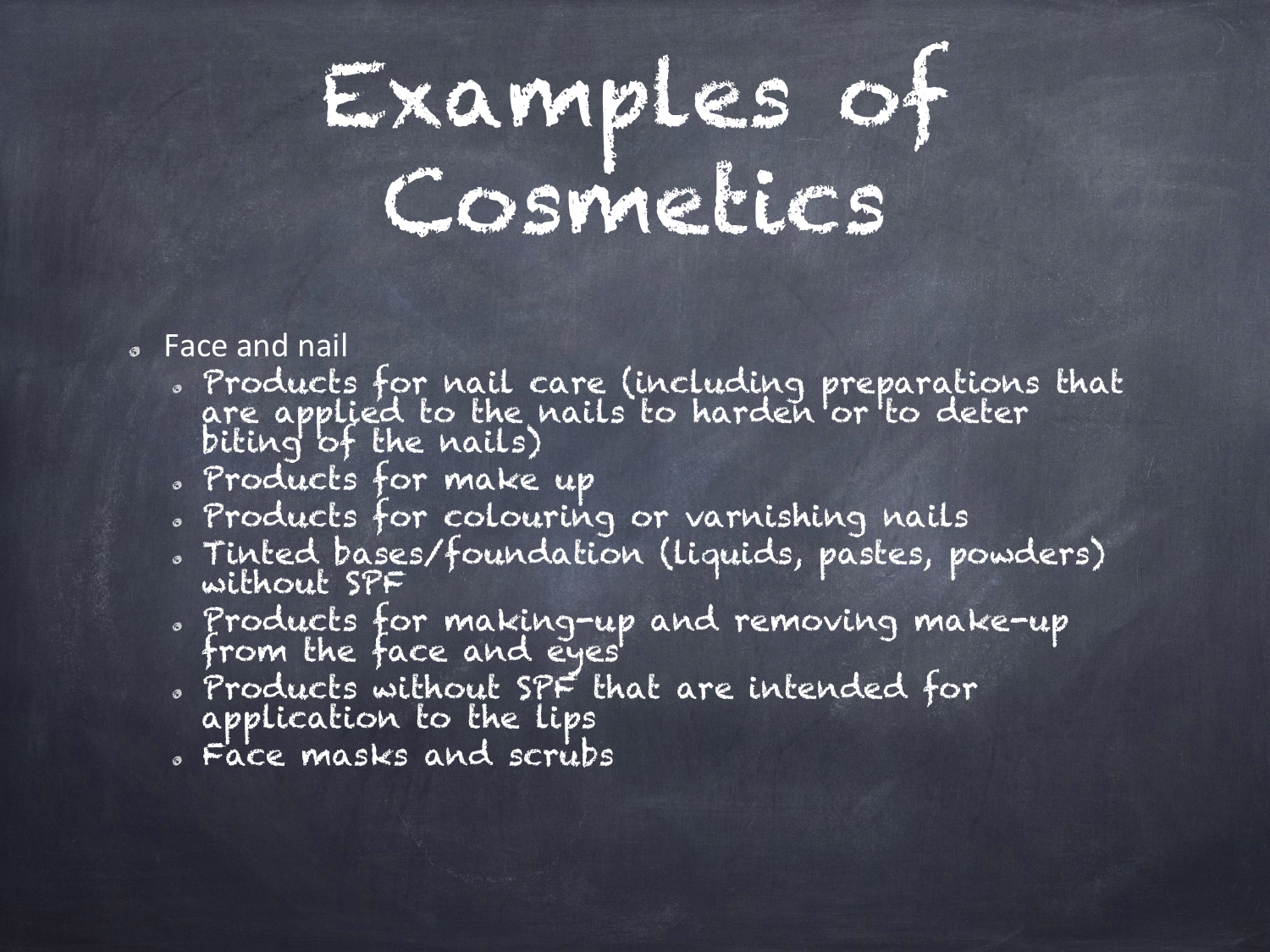# Examples of Cosmetics (cont…)

- Skin care
	- Moisturising products for dermal application eg creams, lotions, gels, foams (without SPF)
	- Sunbathing products (without SPF or SPF <4)
	- Emollients eg creams, emulsions, lotions, gels and oils for the skin (hands, face, feet, etc)
	- Products for tanning without sun (without SPF)
	- Some skin-whitening products (without SPF)
	- Anti-wrinkle products (without SPF)
	- Anti-ageing products (without SPF)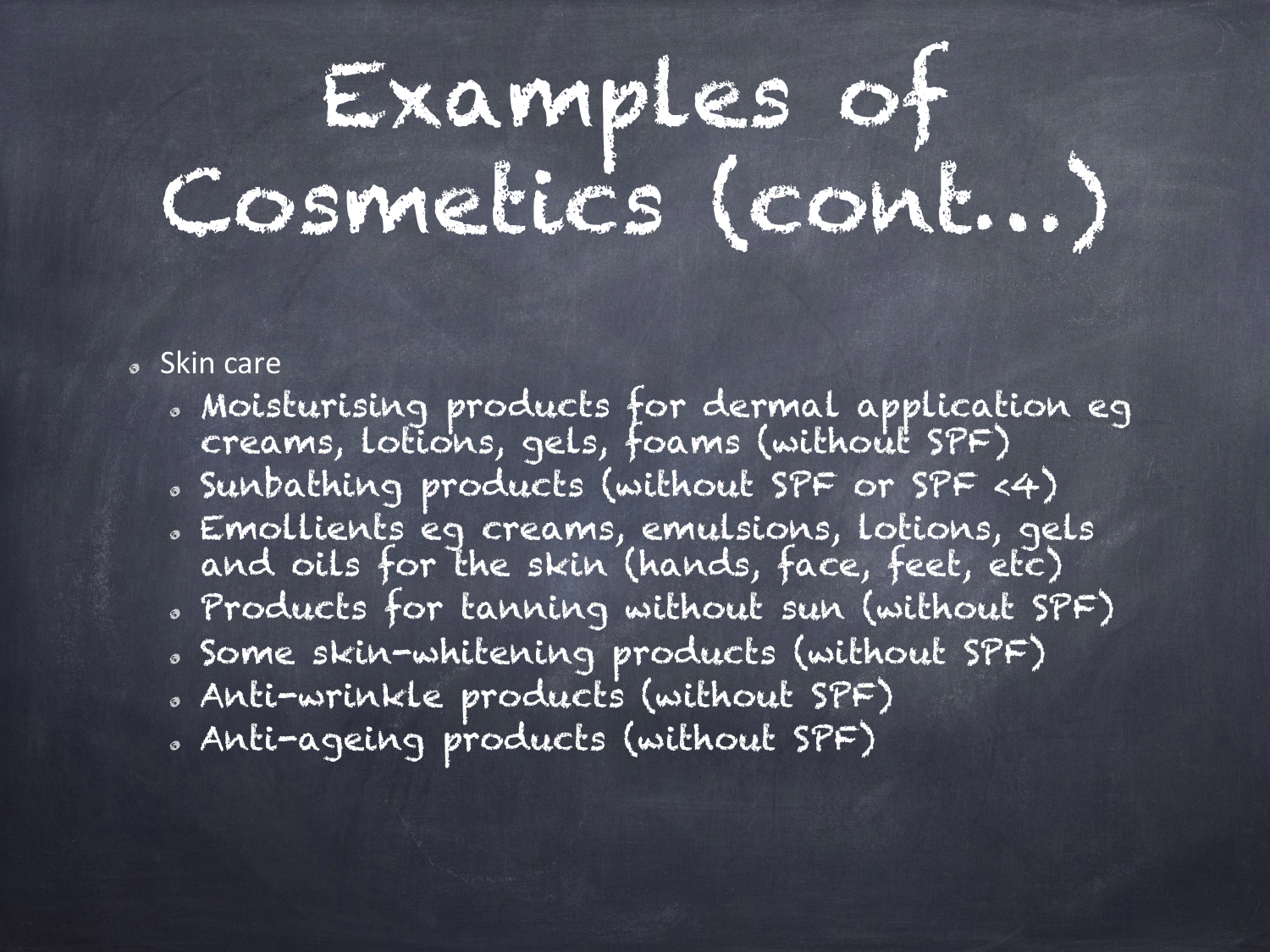#### What laws apply to cosmetics in Australia?

- Cosmetics are made from a range of ingredients, which are regulated as industrial chemicals under the *Industrial Chemicals (Notification and Assessment)* Act *1989* (ICNA Act).
- Commercial importers and/or manufacturers of cosmetics, including packaged products and chemicals used in the formulation of cosmetic products, must comply with the ICNA Act as well as other legislation.
- If you are producing cosmetics by blending ingredients that are purchased from an Australian supplier, you do not need to register your business with NICNAS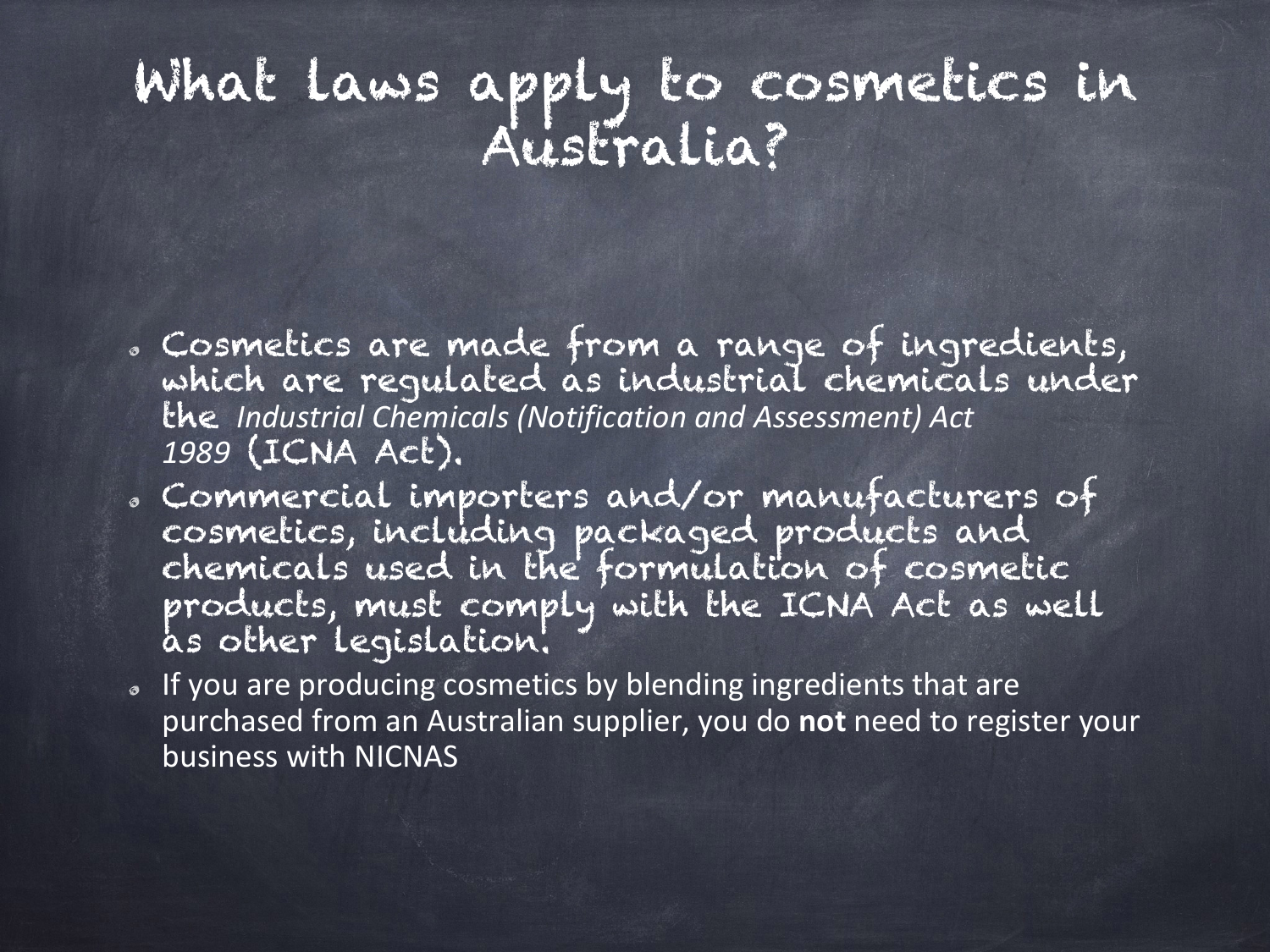#### NICNAS requirements

All ingredients in a cosmetic product must be listed on<br>the Australian Inventory of Chemical Substances (AICS) or<br>notified to NICNAS for pre-market assessment unless an exemption applies.

All ingredients not on the AICS and notified to NICNAS will be subject to public health, work health and safety (WHS), and environmental risk assessment.

All ingredients not on the AICS and introduced under an exemption from notification and some permit categories are subject to annual reporting and record keeping requirements.

The <u>Cosmetics Standard 2007</u> describes additional requirements for<br>anti-dandruff products, oral hygiene products, anti-acne products, anti-bacterial skin products, or skin and nail products containing sunscreen as a secondary function.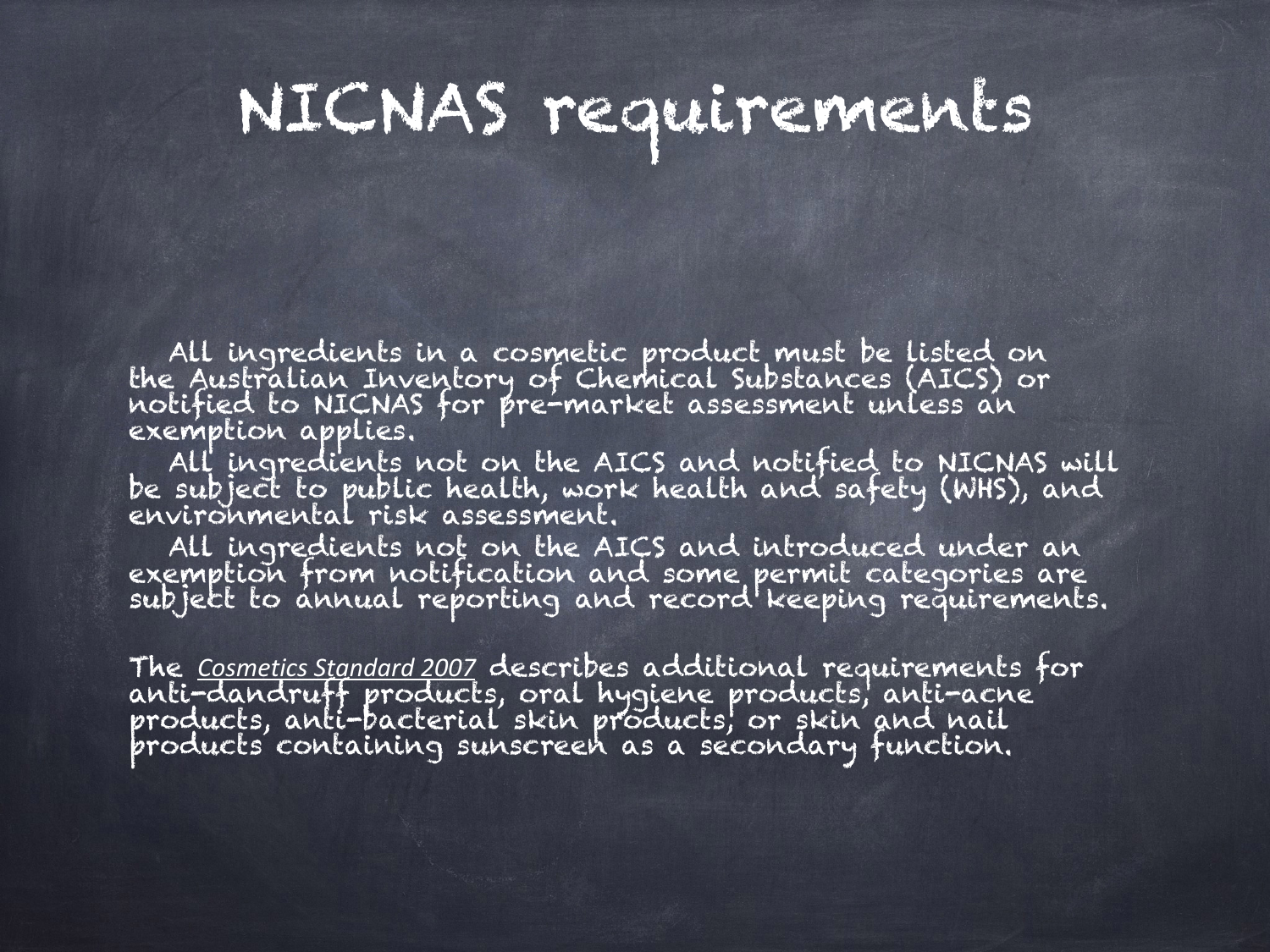#### Cosmetic Products Information Requirement (Labelling)

- NICNAS does not set or enforce labelling requirements for cosmetics in Australia. All suppliers – including manufacturers, importers, distributors and retailers – must comply with the Australian Competition and Consumer Commission's (ACCC) mandatory standard for ingredient labelling on cosmetics.
	- All the ingredients of the cosmetic must be displayed on the packaging in clear, unambiguous print in order from the greatest to the least by volume or weight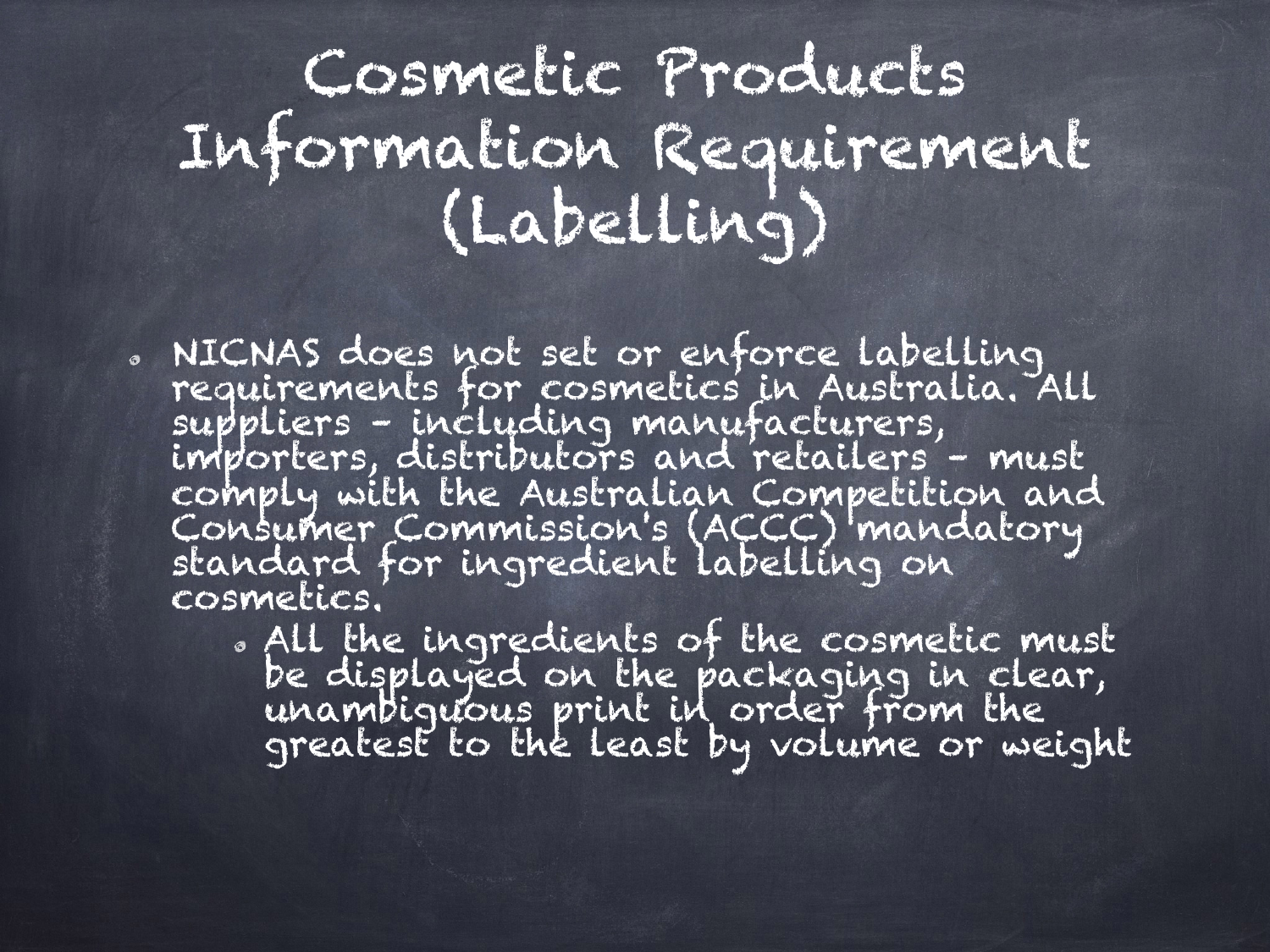# What is saponification?

- Saponification involves the hydrolysis reaction of an animal or vegetable fat with an alkali, such as sodium hydroxide, also known as lye or caustic soda.
- The **cold-process** and **hot-process** methods of soap making both use saponification.
- Saponification is regarded as the manufacture of an industrial chemical. If you use saponification to make soap, you must register with NICNAS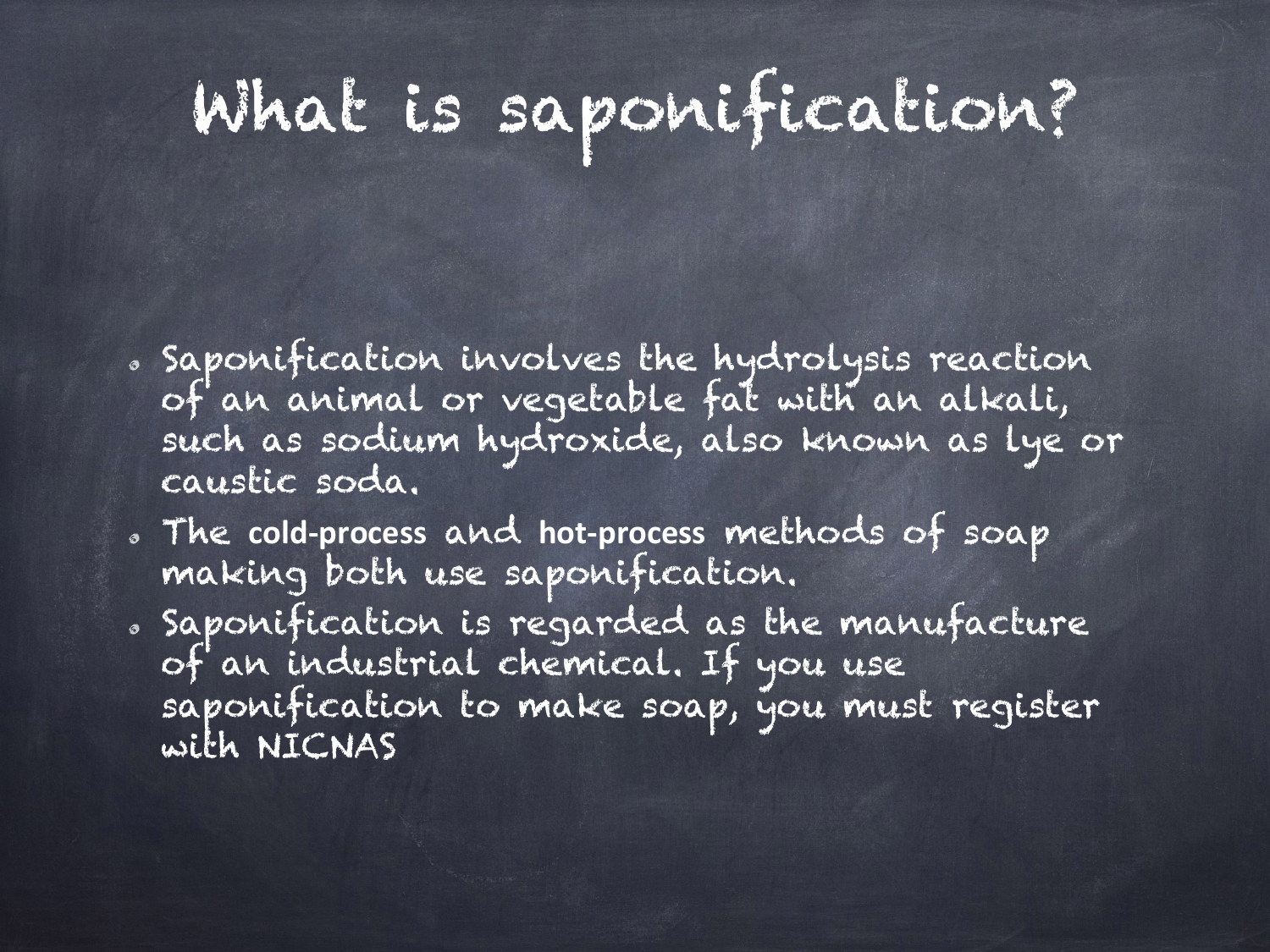#### Who does not need to register with NICNAS?

You do not need to register with NICNAS if you **only** make soaps in Australia without a chemical reaction by mixing or **blending** ingredients purchased from an Australian supplier.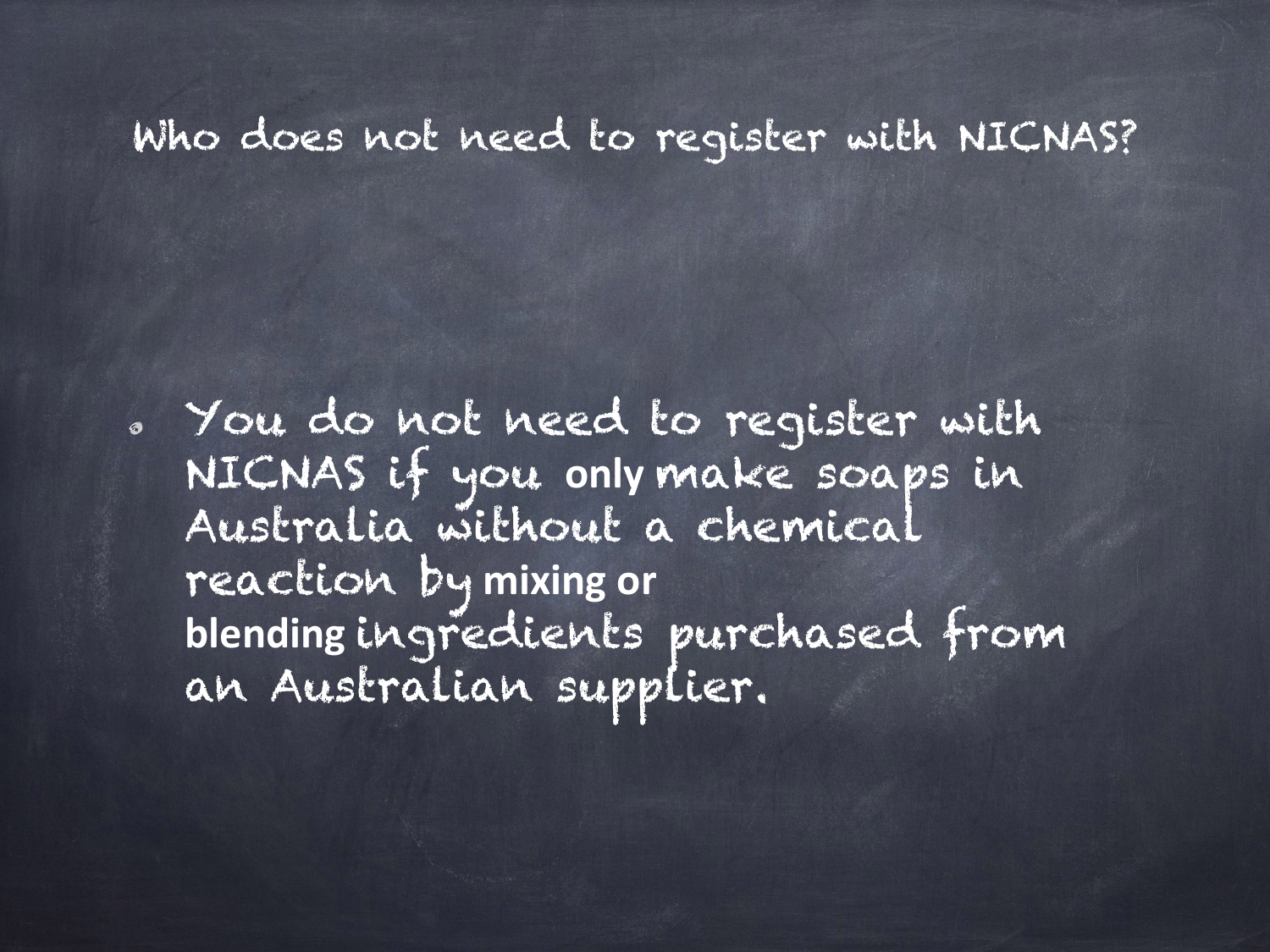#### What is mixing and blending?

- Using products such as soap bases, glycerin **blocks** and **melt and pour bases** may not involve a chemical reaction because the saponification reaction has already occurred.
- Soap-free cleansers, such as syndet bars, are generally made by mixing the ingredients, without a chemical reaction.
- You should do your own research to understand whether a chemical reaction has occurred in your soap-making process.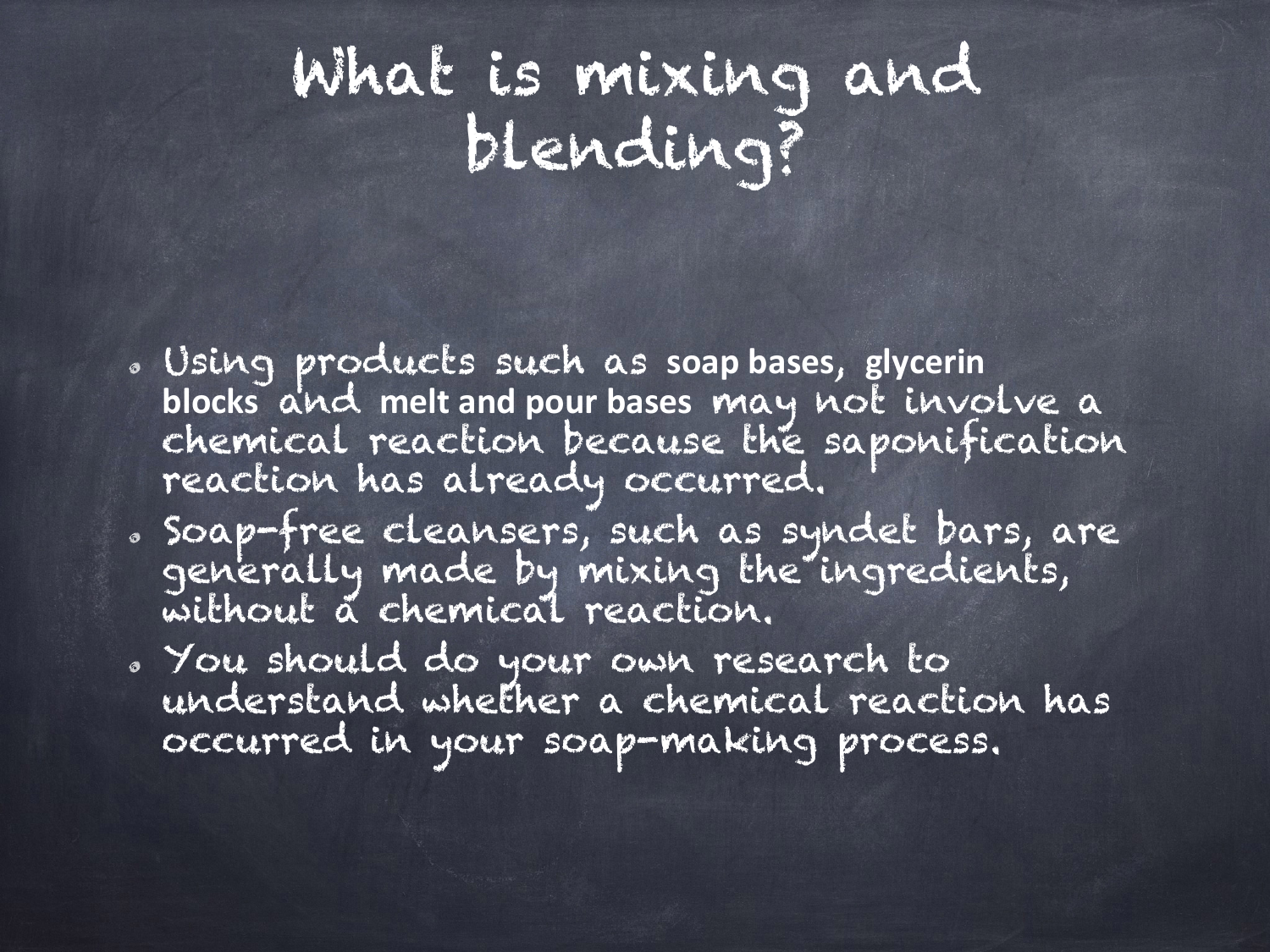#### Who needs to check the AICS?

All soap makers must check that every ingredient in their soap is on the chemical inventory Australian Inventory of Chemical Substances (AICS) and whether there are any conditions attached to the use of those ingredients.